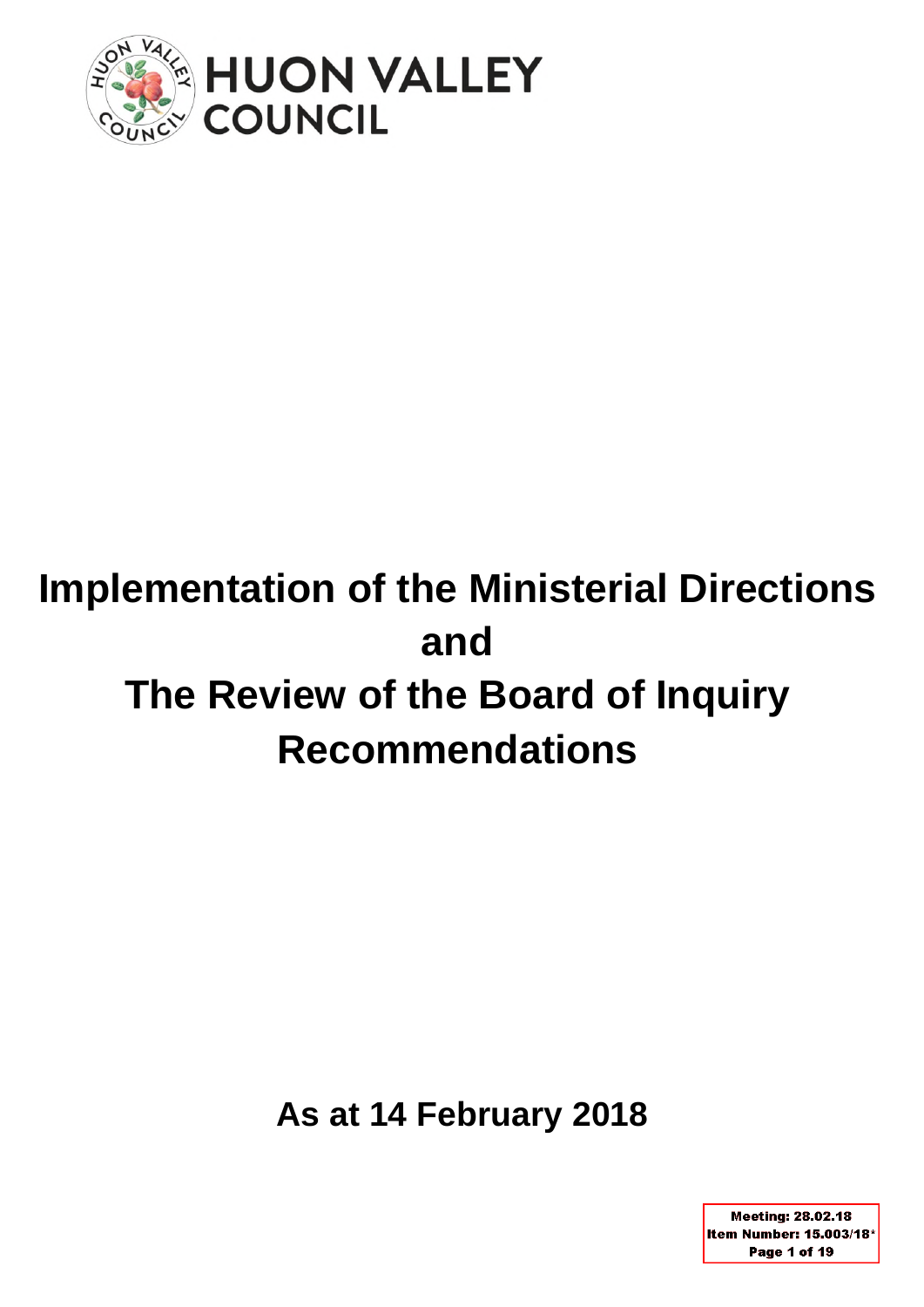### **INTRODUCTION**

On 8 September 2015 the Minister for Planning and Local Government established a Board of Inquiry pursuant to the *Local Government Act 1993.* The Board of Inquiry undertook a process of investigation and on 15 June 2016 a report to the Minister for Planning and Local Government (The Minister) was released which included 55 Recommendations.

The Minister, pursuant to section 225 considered the Report and chose to make 7 Ministerial Directions dated 15 June 2016.

The Huon Valley Councillors were dismissed, effective 10 October 2016.

Council at its Ordinary Meeting of 14 December 2016 approved a process and template to be used for the finalisation of the Implementation of the Ministerial Directions and the review of the Board of Inquiry Recommendations.

Following the December 2016 Council meeting, each of the tables were populated with HVC comments or actions on the progress or completion to date. The, then, Acting General Manager has met with Deputy Director of Local Government on two occasions to then review and discuss the actions to date and seek the Local Government Division's endorsement of the updated tables.

The Local Government Division, on 14 June 2017, confirmed its overarching statement in relation to the comments provided in the table:

*The Local Government Division is monitoring progress towards the implementation of the Ministerial Directions and Board of Inquiry recommendations which remain relevant after the dismissal of the councillors on 10 October 2016. The Division is satisfied that the Council is undertaking appropriate steps and will continue to liaise with senior management on items still to be actioned.* 

- o Work has continued by the Council appointed Consultants GHD on the review of the Council's Community Engagement Framework. It is anticipated that a draft will be presented to Council at the March 2018 meeting to be endorsed for consultation.
- o A review of the Council Asbestos Management Policy and Plan has been completed and approved by the General Manager.
- o The draft Statement of Expectations for Councillors and the General Manager, as well as the Key Performance Indicators have been approved and will be included in the Council's Governance Framework.

A full review of the implementation tables has been undertaken with a number of comments updated. This update included a number of the actions previously marked as 'ongoing' now marked 'completed'. These actions were instances of where Council processes were reviewed, amended and monitored for a period of time to ensure they are sufficient and meet the requirements of the Council.

> **Meeting: 28.02.18** Item Number: 15.003/18\* Page 2 of 19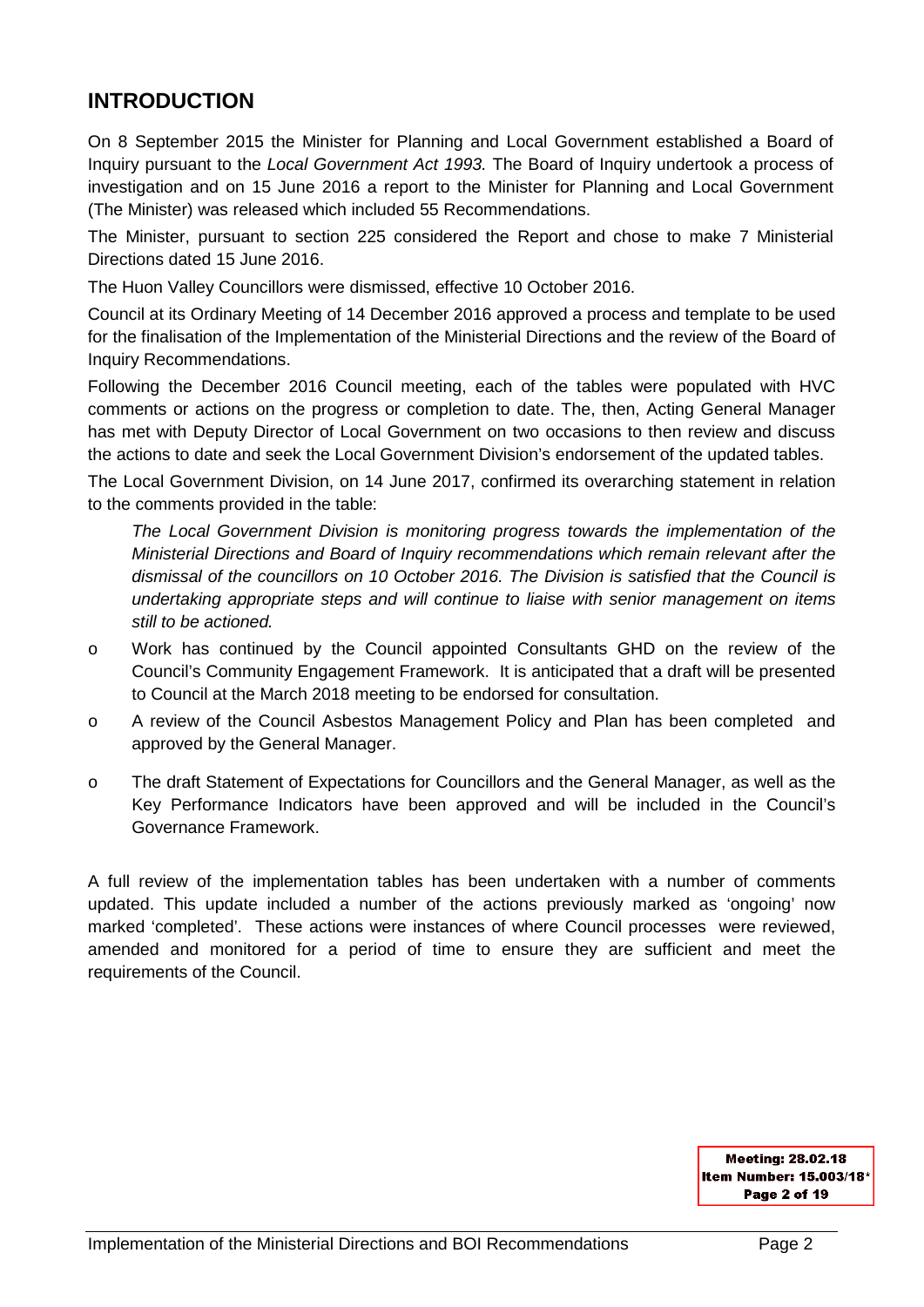| <b>Direction</b><br><b>Number</b> | <b>Direction</b>                                                                                                                                                                                                                                                                                                                                                                                                                                                                                                                                                                                                                                                                                                                                                                                                                                                                                                                                                                                                                                                                                                                                           | <b>HVC Comment</b>                                                                                                                                                                                                                                                                                                                                                                                                                                                                       | <b>LGD Comment</b><br>C - complete<br>NA - not applicable<br>NFA - no further action at this time<br>O - ongoing<br>WIP - work in progress |
|-----------------------------------|------------------------------------------------------------------------------------------------------------------------------------------------------------------------------------------------------------------------------------------------------------------------------------------------------------------------------------------------------------------------------------------------------------------------------------------------------------------------------------------------------------------------------------------------------------------------------------------------------------------------------------------------------------------------------------------------------------------------------------------------------------------------------------------------------------------------------------------------------------------------------------------------------------------------------------------------------------------------------------------------------------------------------------------------------------------------------------------------------------------------------------------------------------|------------------------------------------------------------------------------------------------------------------------------------------------------------------------------------------------------------------------------------------------------------------------------------------------------------------------------------------------------------------------------------------------------------------------------------------------------------------------------------------|--------------------------------------------------------------------------------------------------------------------------------------------|
| $\overline{1}$<br>$5\phantom{1}$  | facilitating the development of a Statement of Expectations to govern the<br>b)<br>relationship between the Mayor and General Manager in the discharge of their<br>functions under the Act to include:<br>the timing of regular meetings;<br>the manner in which the outcomes of those meetings are recorded;<br>II.<br>iii. the scope of information that may be requested by the Mayor;<br>iv. the timeframes for requesting information from the General<br>Manager;<br>v. the timeframes for providing information to the Mayor;<br>vi. the development of authorisation processes for formal press<br>releases issued by either office;<br>vii. the roles of both parties in developing Council agendas and conduct<br>at Council meetings; and<br>viii. the process for dealing with disagreements on issues that arise that are<br>not explicitly covered in the Statement of Expectations.<br>Pursuant to section 225(2)(d) of the Act, within a period of 90 days, take steps to<br>establish sufficient committees under sections 23 and 24 of the Act to enable the<br>efficient discharge of the Council's powers and functions under the Act. | A Statement of Expectations<br>was approved at the August<br>2017 Ordinary meeting. It will<br>be included in the Council's<br>Governance Framework.<br>Council at Special Council<br>Meeting of 11 August 2016<br>resolved<br>committee<br>the<br>structure. The development of<br>Committee Policy<br>was<br>a<br>discussed at the May 2017<br>Council workshop where it was<br>agreed a full review of all<br>Council committees is required<br><b>This</b><br>process will<br>prior. | C<br><b>WIP</b>                                                                                                                            |
| $6\phantom{1}6$                   | Pursuant to section 225(2)(d) of the Act, take the following steps:                                                                                                                                                                                                                                                                                                                                                                                                                                                                                                                                                                                                                                                                                                                                                                                                                                                                                                                                                                                                                                                                                        | over the coming<br>continue<br>months.                                                                                                                                                                                                                                                                                                                                                                                                                                                   |                                                                                                                                            |
|                                   | Within a period of six months, and taking into account<br>a)<br>Direction 3, in consultation with the community, develop a communication<br>and consultation plan for all internal and external communications and                                                                                                                                                                                                                                                                                                                                                                                                                                                                                                                                                                                                                                                                                                                                                                                                                                                                                                                                         | Council has appointed local<br>Hobart firm GHD to undertake<br>a review of the Council's                                                                                                                                                                                                                                                                                                                                                                                                 | <b>WIP</b>                                                                                                                                 |
|                                   | consultation processes that is consistent with the eight characteristics of<br>good governance outlined in the Good Governance Guide.                                                                                                                                                                                                                                                                                                                                                                                                                                                                                                                                                                                                                                                                                                                                                                                                                                                                                                                                                                                                                      | Internal<br>External<br>and<br>Communication,<br>including                                                                                                                                                                                                                                                                                                                                                                                                                               | <b>Meeting: 28.02.18</b><br>Item Number: 15.003/18<br>Page 3 of 19                                                                         |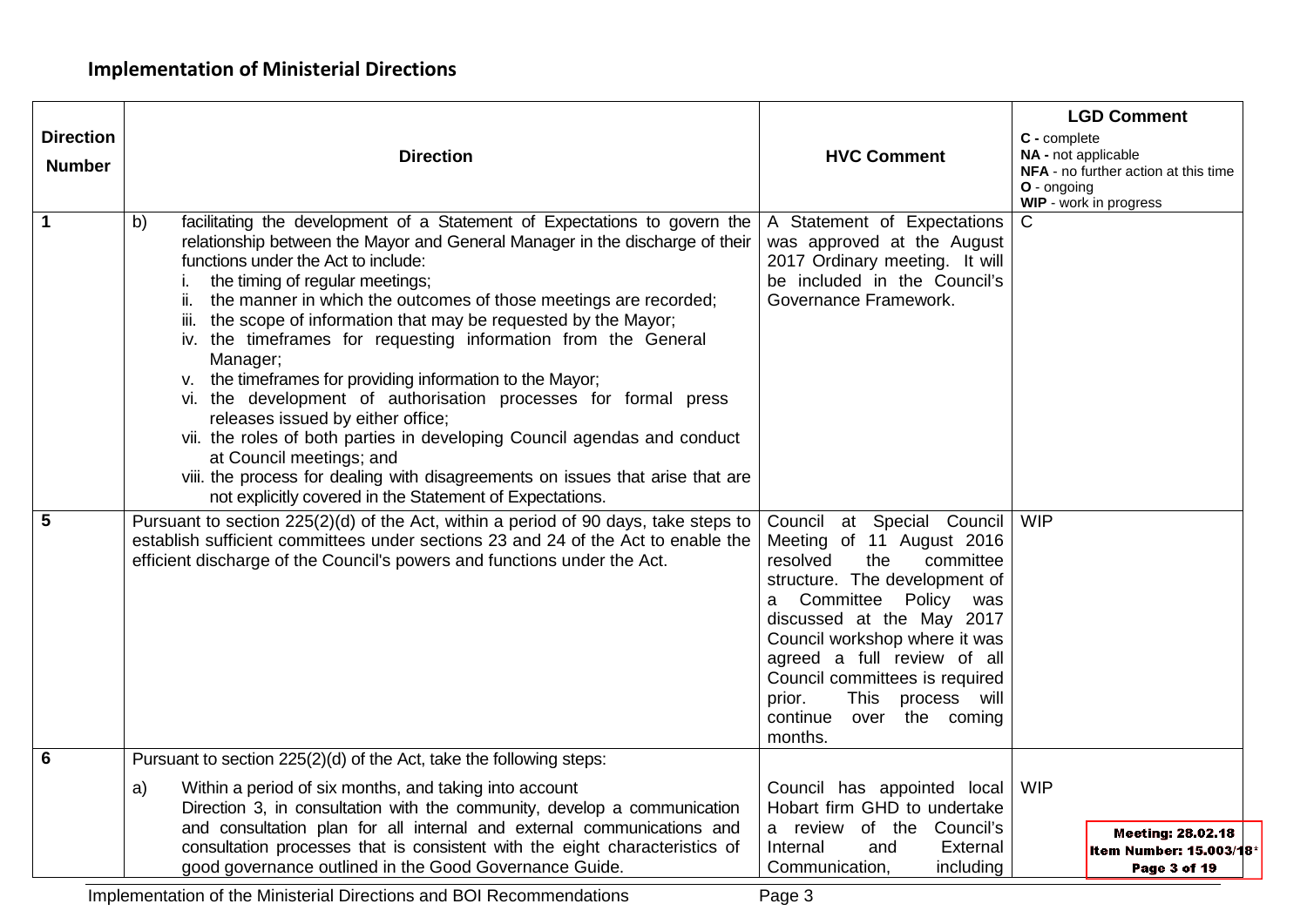| <b>Direction</b><br><b>Number</b> |              | <b>Direction</b>                                                                                                                                                                                                                                                                                     | <b>HVC Comment</b>                                                                                                                                                                                                                  | C - complete<br>O - ongoing | <b>LGD Comment</b><br>NA - not applicable<br>NFA - no further action at this time<br>WIP - work in progress |
|-----------------------------------|--------------|------------------------------------------------------------------------------------------------------------------------------------------------------------------------------------------------------------------------------------------------------------------------------------------------------|-------------------------------------------------------------------------------------------------------------------------------------------------------------------------------------------------------------------------------------|-----------------------------|-------------------------------------------------------------------------------------------------------------|
|                                   |              |                                                                                                                                                                                                                                                                                                      | Consultation<br>Community<br>Framework.<br>Community<br>consultation<br>commenced in<br>July 2017. Work continues on<br>finalising the draft reviewed<br>framework and new plan for<br>consideration for community<br>consultation. |                             |                                                                                                             |
| 6                                 | b)           | Within a period of 60 days, review processes to ensure the equitable<br>provision of information to the Mayor and all councillors in a timely<br>manner in order to enable them to fulfil their functions under sections<br>27 and 28 of the Act.                                                    | of $ C $<br>Draft<br>Statement<br>A<br>Expectations was approved<br>at the August 2017 Ordinary<br>meeting. It will be included in<br>the Council's Governance<br>Framework.                                                        |                             |                                                                                                             |
| $6\phantom{1}6$                   | i)           | Within a period of 90 days, in consultation with the General Manager and the<br>Local Government Division of the Department of Premier and Cabinet,<br>develop a set of key performance indicators to measure the effectiveness of<br>Directions 6(a) to (h) above.                                  | Draft Performance Indicators<br>were approved at the August<br>2017 Ordinary meeting.                                                                                                                                               | $\mathsf{C}$                |                                                                                                             |
| $\overline{7}$                    |              | Pursuant to section 225(2)(d) of the Act, report every two months for the first six<br>months, and then quarterly thereafter for the term of the current council, to the<br>Local Government Division in the Department of Premier Cabinet on the<br>progress of actions taken to comply with these. | Reporting continues between   O<br>the Local Government Division<br>and the Council as Council<br>makes<br>decisions<br>on the<br>orders.                                                                                           |                             |                                                                                                             |
| 6                                 | e)           | Within a period of 60 days, ensure senior management are providing<br>a supportive environment for council staff to come forward with<br>workplace issues and concerns.                                                                                                                              | Various initiatives have been<br>implemented as outlined in<br>Attachment 1.                                                                                                                                                        | $\mathsf{C}$                |                                                                                                             |
| $\mathbf{1}$                      | C)           | endorsing the Statement of Expectations;                                                                                                                                                                                                                                                             | Refer to 1B                                                                                                                                                                                                                         | <b>NFA</b>                  |                                                                                                             |
|                                   | $\mathsf{d}$ | publishing the Statement of Expectations on the Council website within a<br>period of 90 days; and                                                                                                                                                                                                   | Refer to 1B                                                                                                                                                                                                                         | <b>NFA</b>                  | <b>Meeting: 28.02.18</b>                                                                                    |
| $\overline{2}$                    | b)           | facilitating training for all councillors on their roles and responsibilities under<br>the Act, with specific reference to the Good Governance Guide for Local                                                                                                                                       | Training to be provided on the<br>appointment of a new Council                                                                                                                                                                      | <b>NFA</b>                  | Item Number: 15.003/18<br>Page 4 of 19                                                                      |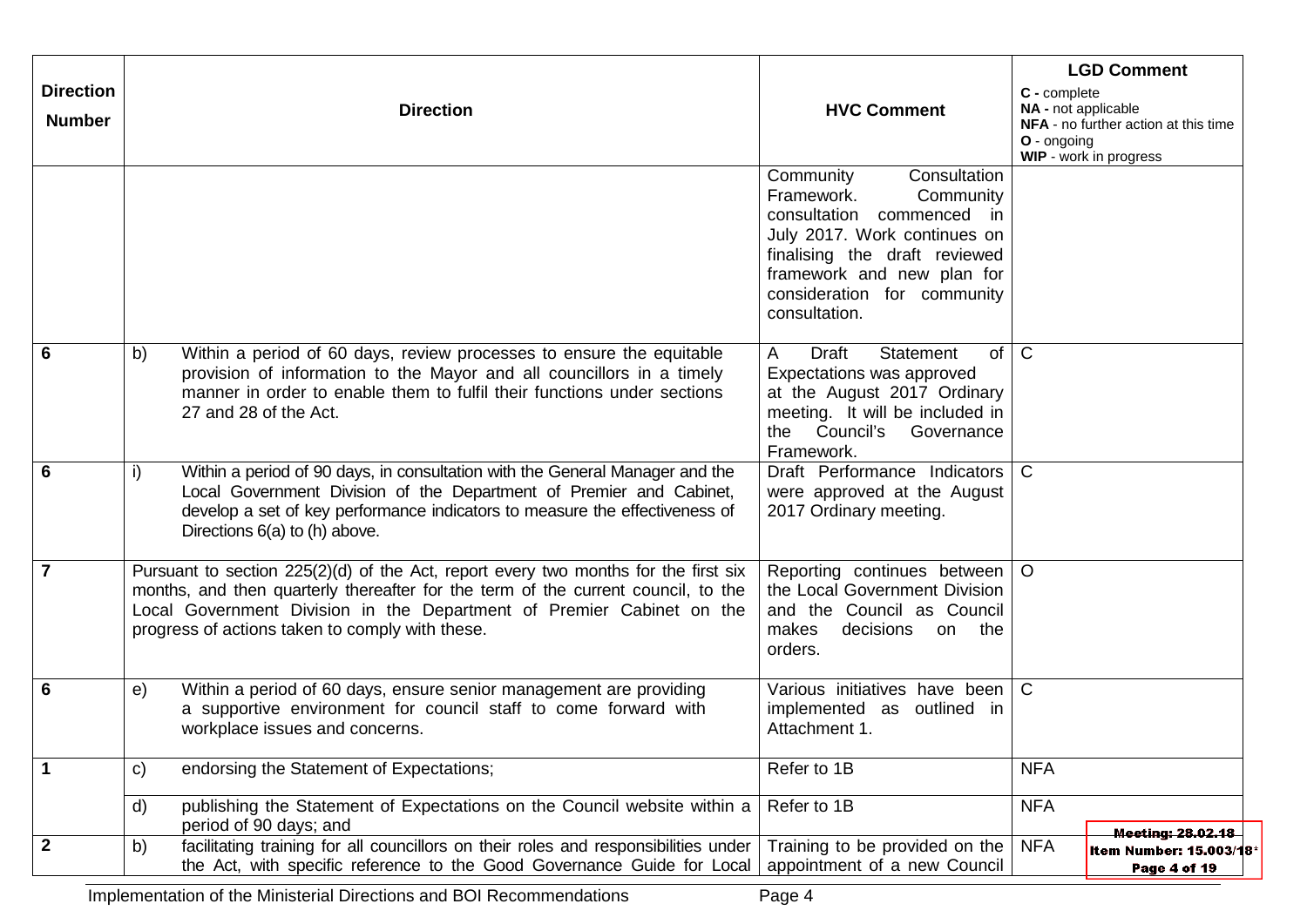| <b>Direction</b><br><b>Number</b> | <b>Direction</b>                                                                                                                                                                                                                                                                                                                        | <b>HVC Comment</b>                                                                                                                                                               | <b>LGD Comment</b><br>C - complete<br>NA - not applicable<br>NFA - no further action at this time<br>O - ongoing<br>WIP - work in progress |
|-----------------------------------|-----------------------------------------------------------------------------------------------------------------------------------------------------------------------------------------------------------------------------------------------------------------------------------------------------------------------------------------|----------------------------------------------------------------------------------------------------------------------------------------------------------------------------------|--------------------------------------------------------------------------------------------------------------------------------------------|
|                                   | Government in Tasmania published by the Department of Premier and<br>Cabinet (the Good Governance Guide) and the Model Code of Conduct for<br>Tasmanian Councillors set out in Schedule 1 of the Local Government (Model<br>Code of Conduct) Order 2016, to be commenced within 45 days and<br>completed within a period of six months. | as part of the Induction<br>program.                                                                                                                                             |                                                                                                                                            |
| $\overline{4}$                    | Pursuant to section 225(2)(b) of the Act, discontinue the portfolio system<br>presently adopted by the Council within a period of 90 days.                                                                                                                                                                                              | Council at Special Council<br>Meeting of 11 August 2016<br>resolved<br>discontinue<br>to<br>Portfolio system - Resolution<br>No. 15.030/16*                                      | $\mathbf C$                                                                                                                                |
| $6\phantom{1}6$                   | Within a period of 90 days, establish a General Manager<br>C)<br>Performance Review Committee, to include the Mayor as an ex<br>officio member.                                                                                                                                                                                         | Performance<br>Review<br>Committee<br>established<br>by<br>Council at Special Council<br>meeting 11 August 2016 -<br>Resolution No. 15.030/16*.                                  | $\mathsf{C}$                                                                                                                               |
|                                   | Within a period of 60 days, develop a process for reviewing and monitoring<br>d)<br>the application of all human resource policies, plans and programs to ensure<br>that councillors are able to perform their collective functions under section<br>$28(2)(b)$ of the Act.                                                             | Quarterly HR reporting<br>to<br>Council established by Council<br>at Special Council meeting 11<br>August 2016 - Resolution No.<br>15.030/16*.                                   | $\mathsf{C}$                                                                                                                               |
| $6\phantom{1}6$                   | Within a period of 60 days, make corporate credit card statements for the<br>f)<br>past four financial years publicly available.                                                                                                                                                                                                        | Council at a Special Council<br>meeting of 11 August 2016<br>resolved and released all<br>credit cards for the four year<br>period<br>Resolution<br>$\sim$<br>No.<br>15.029/16*. | $\mathsf{C}$                                                                                                                               |
| $6\phantom{1}6$                   | Within a period of 60 days, update the Audit Panel Charter to enable the<br>g)<br>referral of matters by parties other than the Council.                                                                                                                                                                                                | Council resolved to amend the<br>Audit Panel Charter at an<br>Ordinary Council Meeting of 27<br><b>July 2016.</b>                                                                | $\mathbf C$                                                                                                                                |
|                                   |                                                                                                                                                                                                                                                                                                                                         | Charter<br>Amendment<br>to<br>endorsed by at the February<br>2017 Council meeting.                                                                                               | <b>Meeting: 28.02.18</b><br>Item Number: 15.003/18<br>Page 5 of 19                                                                         |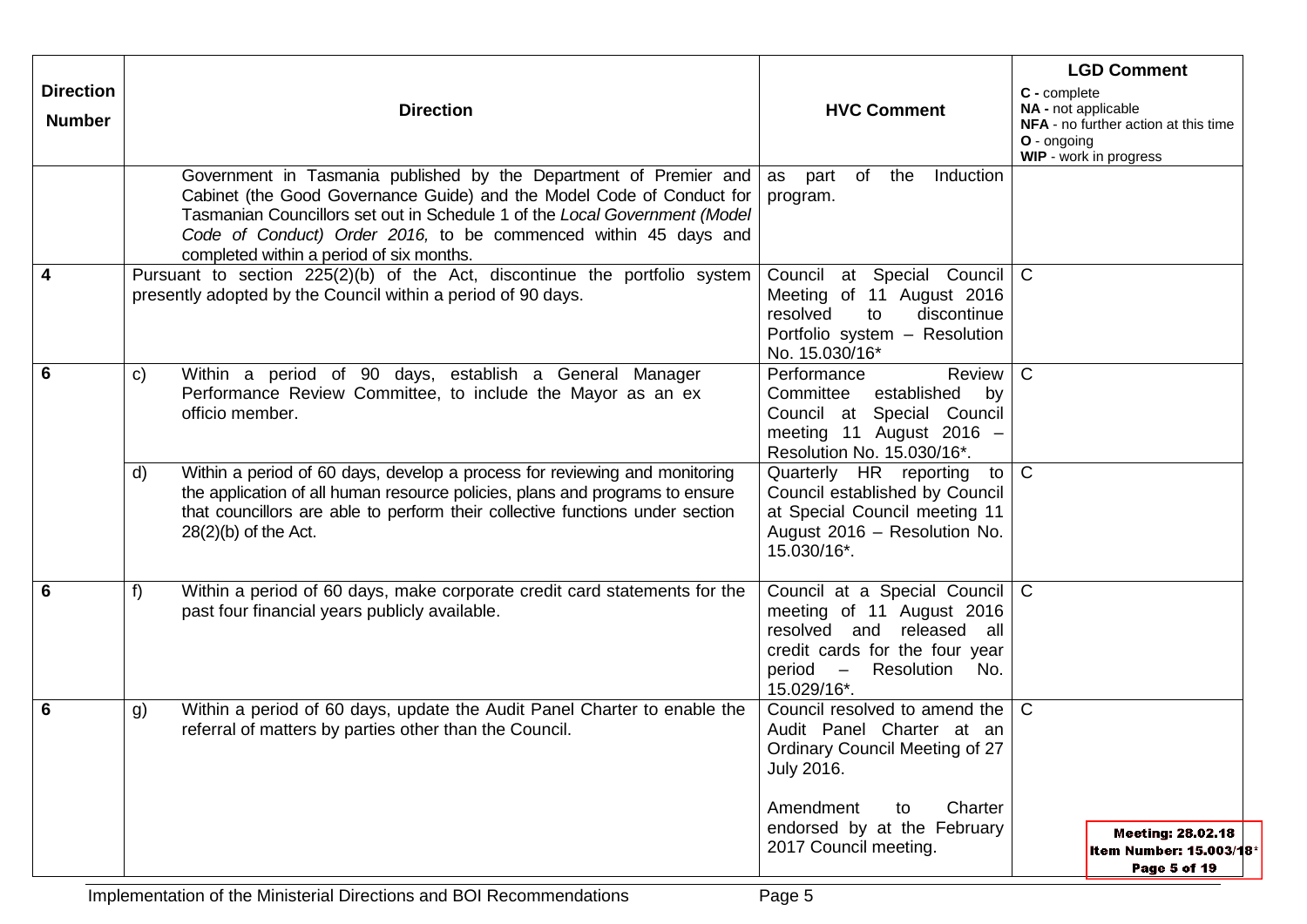| <b>Direction</b><br><b>Number</b> | <b>Direction</b>                                                                                                                                                                                                                                                                                                                                                                                                                                                                                                                                                                         | <b>HVC Comment</b>                                                                                                                                                                                                                                        | <b>LGD Comment</b><br>C - complete<br>NA - not applicable<br>NFA - no further action at this time<br>O - ongoing<br>WIP - work in progress |
|-----------------------------------|------------------------------------------------------------------------------------------------------------------------------------------------------------------------------------------------------------------------------------------------------------------------------------------------------------------------------------------------------------------------------------------------------------------------------------------------------------------------------------------------------------------------------------------------------------------------------------------|-----------------------------------------------------------------------------------------------------------------------------------------------------------------------------------------------------------------------------------------------------------|--------------------------------------------------------------------------------------------------------------------------------------------|
| 6                                 | Within a period of 60 days, develop a transparent process for the regular<br>h)<br>review and communication of progress on issues raised with the Council.                                                                                                                                                                                                                                                                                                                                                                                                                               | Council<br>resolved<br>the<br>implementation of the Current<br>Issues Status Report at a<br>Special Council meeting of 11<br>August 2016 - Resolution No.<br>15.034/16*.<br>Monthly report will continue to<br>be presented to Council at<br>each meeting | $\mathsf{C}$                                                                                                                               |
| $\mathbf 1$                       | Pursuant to section 225(2)(d) of the Act, take steps to facilitate the development<br>of a professional working relationship between the Mayor and the General<br>Manager by:<br>arranging for formal mediation and conflict resolution to be delivered by an<br>a)<br>independent provider and to commence within 30 days between the Mayor and<br>General Manager;<br>facilitating leadership development for the Mayor and the General Manager,<br>e)<br>including an assessment of individual competencies and areas for<br>development, to be completed within a period of 60 days. | applicable<br>10<br>Not<br>from<br>October 2016.<br>applicable<br>10<br>Not<br>from<br>October 2016                                                                                                                                                       | <b>NA</b><br><b>NA</b>                                                                                                                     |
| $\overline{2}$                    | Pursuant to section 225(2)(a) of the Act, rectify the irregular behaviour between<br>councillors by:<br>facilitating mediated conflict resolution sessions for all councillors to be<br>a)<br>delivered by an independent provider and to commence within 60 days<br>and continue for such period and at such intervals as the mediator<br>determines; and                                                                                                                                                                                                                               | applicable<br>10<br>Not<br>from<br>October 2016                                                                                                                                                                                                           | <b>NA</b>                                                                                                                                  |
| $\mathbf{3}$                      | Pursuant to section 225(2)(a) of the Act, beginning immediately and for a period of 12<br>months, ensure that all public statements made regarding Council positions and<br>decisions are first approved by the Council or, where this is impractical, jointly<br>endorsed by the Mayor and the General Manager.                                                                                                                                                                                                                                                                         | 10<br>applicable<br>from<br>Not<br>October 2016<br>No further action required                                                                                                                                                                             | <b>NA</b>                                                                                                                                  |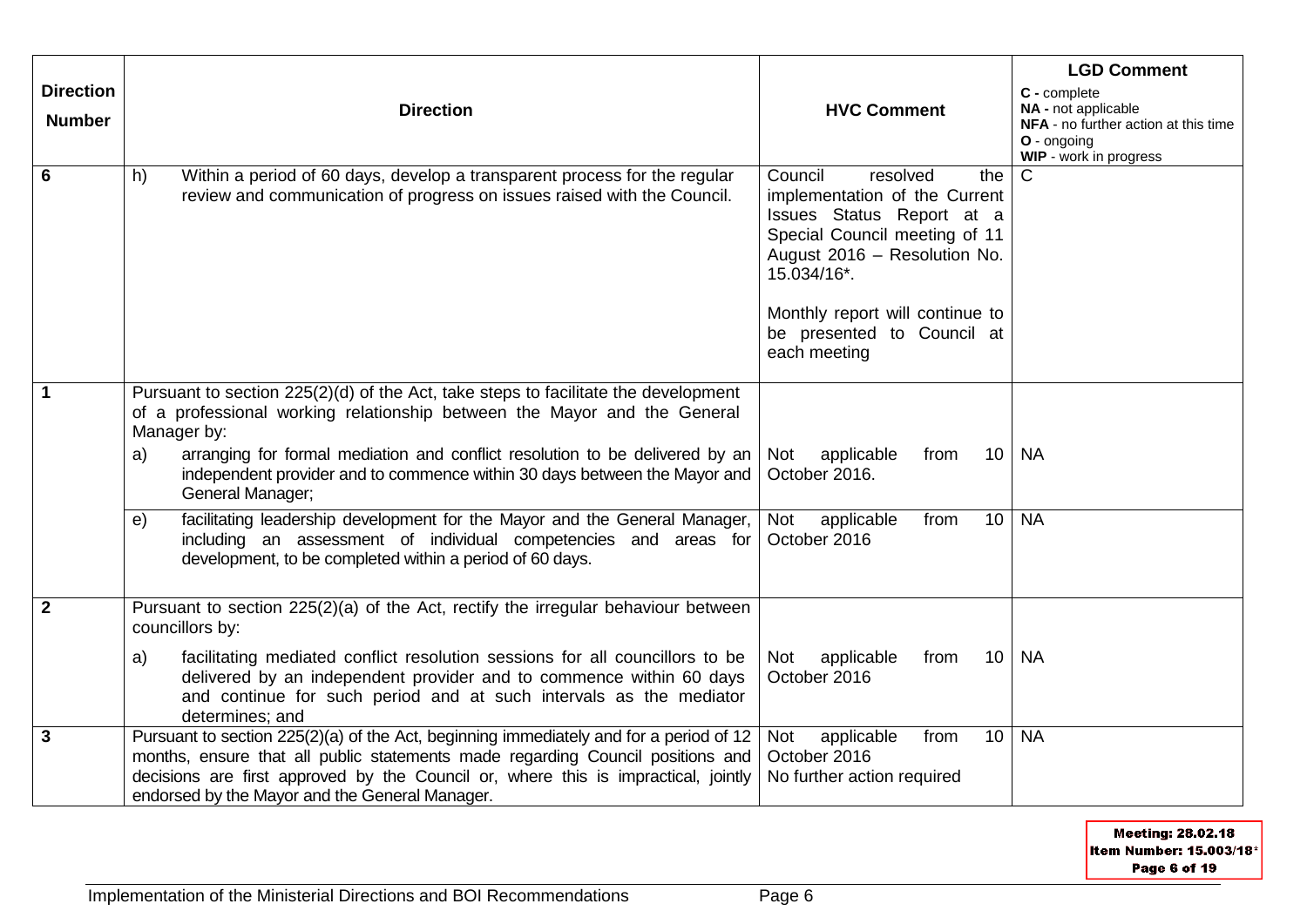#### **Attachment 1**

#### **Ministerial Direction 6(e)**

*Pursuant to section 225(2)(d) of the Act, take the following steps:* 

*e) Within a period of 60 days, ensure senior management are providing a supportive environment for council staff to come forward with workplace issues and concerns.* 

Initiatives implemented include:

- Re-introduction of the Culture Statement to all employees with an emphasis placed on its importance and its role within the workplace
- Thank you cards and a chocolate for every member of staff distributed
- Regular Leadership Group meetings being held
- Introduction of the Integrity Commission Speak Up Programme
- Introduction of feedback boxes at worksites
- Completion of the Professional Development Process with feedback provided to all employees
- Several employees have undertaken a mental health first aid course
- Training has been completed in the following areas:
	- o Fire wardens
	- o First aid
	- o Contact officers
	- o Integrity Commission Making Ethical Decisions at Work
- Stay Chatty information sessions has been held for employees
- A new staff intranet site has been developed and is accessible to all work sites
- Information regarding the Employee Assistance Program is readily available to all staff
- Feedback received by Council is distributed to all employees
- Professional Development Training continues to be scheduled
- Organisation restructure complete which includes management positions in each area to provide another point of contact.
- Review of all position descriptions undertaken
- E3 learning courses part of new employee induction program including HVC Induction, Bullying and Harassment, Work Health and Safety, Slips Trips and Falls and Manual Handling
- Posters located in various positions around the building advising who Contact Officers and First Aid Officers are.
- Health and Wellbeing survey conducted. Recommendations being progressed.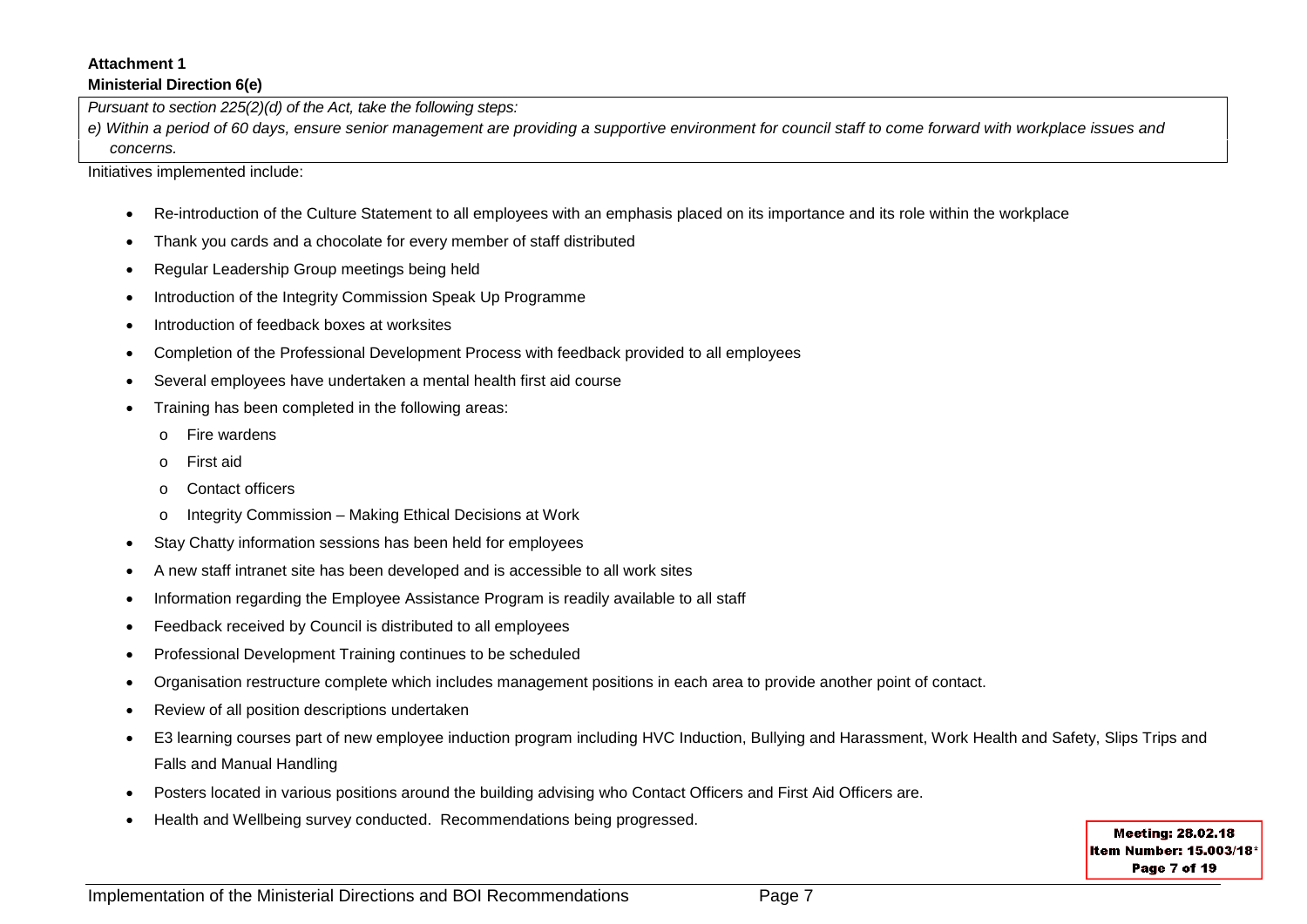## **Review of Board of Inquiry Recommendations**

| <b>Recommendation</b><br><b>Number</b> | <b>Finding</b>                                                                                                                                                                                                                                                                                                                                                          | <b>HVC Comment</b>                                                                                                                                                                                                                                                                                                                                                                                                                                                    | <b>LGD Comment</b><br>C - complete<br>NA - not applicable<br><b>NFA</b> - no further action at this<br>time<br>O - ongoing<br>WIP - work in progress |
|----------------------------------------|-------------------------------------------------------------------------------------------------------------------------------------------------------------------------------------------------------------------------------------------------------------------------------------------------------------------------------------------------------------------------|-----------------------------------------------------------------------------------------------------------------------------------------------------------------------------------------------------------------------------------------------------------------------------------------------------------------------------------------------------------------------------------------------------------------------------------------------------------------------|------------------------------------------------------------------------------------------------------------------------------------------------------|
| R6                                     | Where appropriate, the additional recommendations contained<br>within this Report are implemented.                                                                                                                                                                                                                                                                      | Assessment and implementation of<br>all recommendations commenced 14<br>December 2016.                                                                                                                                                                                                                                                                                                                                                                                | WIP                                                                                                                                                  |
| R7                                     | The Statement of Expectations between the Mayor and the GM<br>should include agreed protocols to fulfil their respective roles and<br>functions under the Act, for endorsement by the full Council.                                                                                                                                                                     | Refer to Ministerial Direction 1(b)<br>Statement of Expectations has been<br>drafted, for presentation to Council at<br>its August 2017 meeting.                                                                                                                                                                                                                                                                                                                      | $\overline{C}$                                                                                                                                       |
| <b>R16</b>                             | Mandatory training on roles and responsibilities should be<br>undertaken by all newly elected representatives, with an<br>additional leadership module for first-time mayors.                                                                                                                                                                                           | Consideration of mandatory training<br>is the responsibility of the Tasmanian<br>Government; however the Council<br>Induction Program does include<br>training for all elected members on<br>roles and responsibilities. A full<br>review of the Induction Program will<br>undertaken<br>prior<br>to<br>the<br>be<br>appointment of a new Council with<br>consideration<br>of<br>the<br>Human<br>Resources<br>employee<br>induction<br>program to be used as a model. | <b>WIP</b>                                                                                                                                           |
| <b>R18</b>                             | At a future council meeting, the Council should consider its stated<br>commitment to 'embrace diversity and new ideas' with a view to<br>developing a strategy to operationalise this value, assist in the<br>fulfilment of the Council's mission statement and ensure that<br>councillors are able to properly perform their functions under<br>section 28 of the Act. | Council has appointed local Hobart<br>firm GHD to undertake a review of the<br>Council's Internal and External<br>Communication, including Community<br>Consultation Framework. A draft is<br>being finalised<br>for<br>community<br>consultation.                                                                                                                                                                                                                    | <b>WIP</b>                                                                                                                                           |
| <b>R20</b>                             | The Council review and confirm its communication and public<br>information strategies against the eight characteristics of good<br>governance outlined in the Good Governance Guide for Local                                                                                                                                                                           | Council has appointed local Hobart<br>firm GHD to undertake a review of the<br>Council's Internal and External<br>Communication, including Community                                                                                                                                                                                                                                                                                                                  | <b>Meeting: 28.02.18</b><br>Item Number: 15.003/18*<br>Page 8 of 19                                                                                  |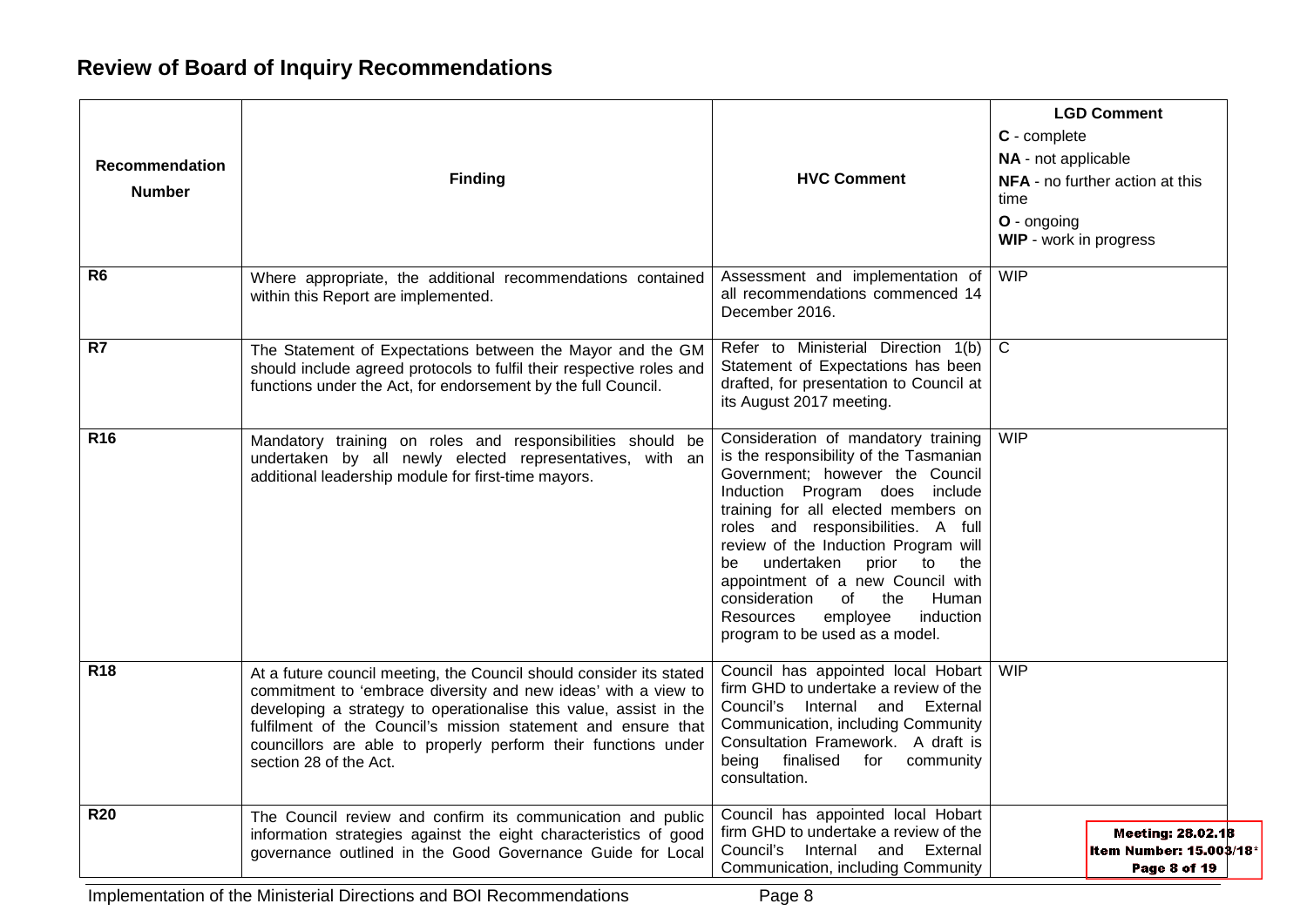| Recommendation<br><b>Number</b> | <b>Finding</b>                                                                                                                                                                          | <b>HVC Comment</b>                                                                                                                                                                                                                                                                                                                                                                              | <b>LGD Comment</b><br>C - complete<br>NA - not applicable<br>NFA - no further action at this<br>time<br>O - ongoing<br>WIP - work in progress |
|---------------------------------|-----------------------------------------------------------------------------------------------------------------------------------------------------------------------------------------|-------------------------------------------------------------------------------------------------------------------------------------------------------------------------------------------------------------------------------------------------------------------------------------------------------------------------------------------------------------------------------------------------|-----------------------------------------------------------------------------------------------------------------------------------------------|
|                                 | Government in Tasmania.                                                                                                                                                                 | Consultation Framework. A draft is<br>being finalised<br>for<br>community<br>consultation.                                                                                                                                                                                                                                                                                                      |                                                                                                                                               |
| <b>R27</b>                      | The Mayor should be consulted by the GM when setting Council<br>meeting agendas.                                                                                                        | Consultation is undertaken with the<br>Commissioner prior to the finalisation<br>of each Council meeting agenda. This<br>process has been included in the<br>proposed Statement of Expectations.                                                                                                                                                                                                | l C                                                                                                                                           |
| <b>R32</b>                      | In consultation with the community, the Council develop a<br>communication and consultation plan covering internal and<br>external communications and inclusive consultation processes. | Council has appointed local Hobart  <br>firm GHD to undertake a review of the<br>Council's Internal and External<br>Communication, including Community<br>Consultation Framework. A draft is<br>being finalised<br>for<br>community<br>consultation<br>external<br>on<br>communication.                                                                                                         | WIP                                                                                                                                           |
| <b>R33</b>                      | The communication plan is to include behavioural protocols to<br>ensure councillors avoid publicly criticising one another.                                                             | To be considered as part of the<br>review of Council's Governance<br>Framework.                                                                                                                                                                                                                                                                                                                 | <b>WIP</b>                                                                                                                                    |
| <b>R38</b>                      | The Mayor should have the right to be an appointed or ex-officio<br>member of all Council Committees.                                                                                   | To be considered further on the<br>development of a Council Committee<br>Policy.<br>The development of a Committee<br>Policy was discussed at the May<br>2017 Council workshop where it was<br>agreed a full review of all Council<br>committees is required prior. This<br>process will be undertaken over the<br>coming<br>months following<br>the<br>development of a Communication<br>Plan. | <b>WIP</b><br>Meeting: 28.02.18<br>Item Number: 15.003/18*<br>Page 9 of 19                                                                    |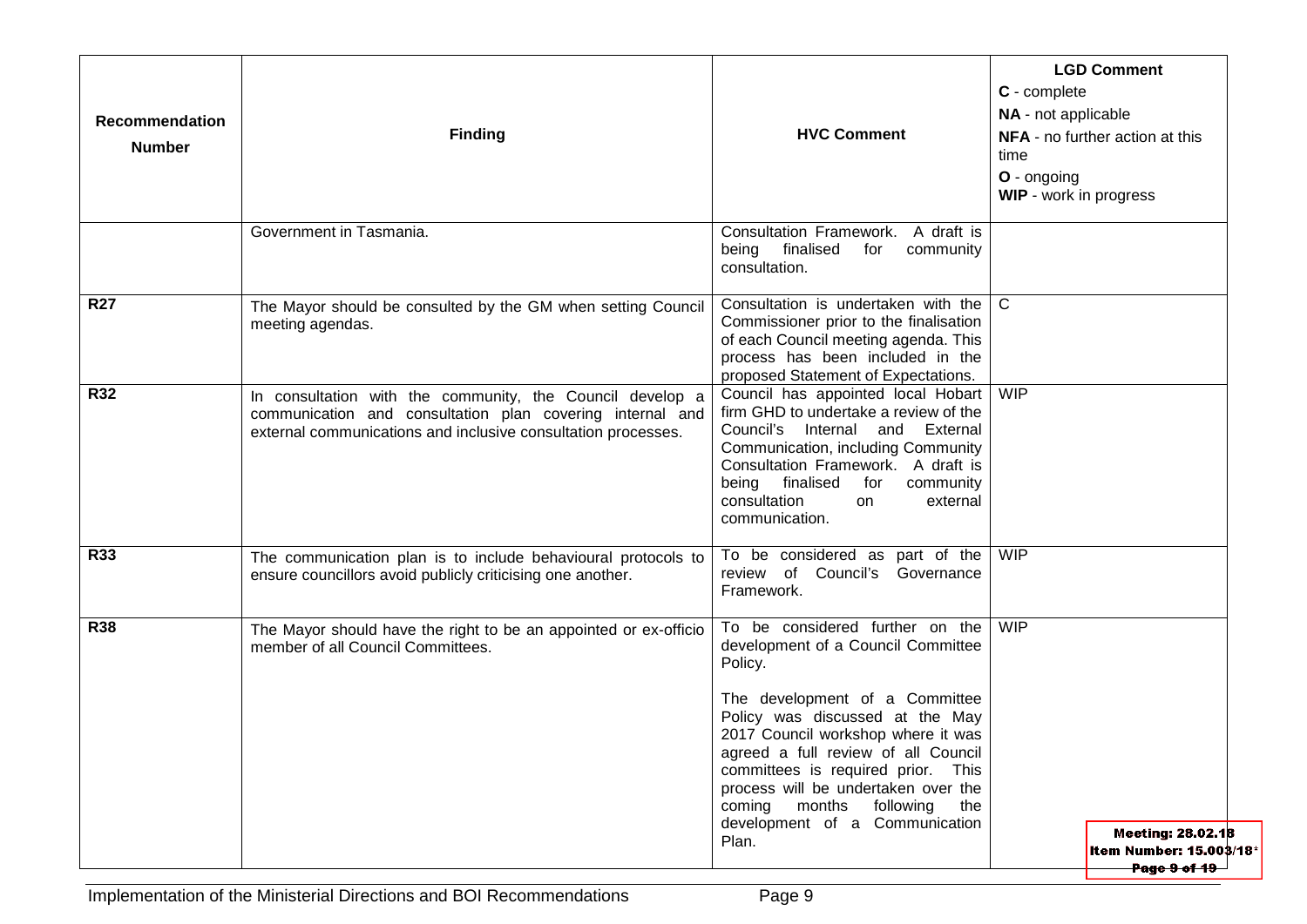| Recommendation<br><b>Number</b> | <b>Finding</b>                                                                                                                                                                                                                                                                                                        | <b>HVC Comment</b>                                                                                                                                                                                                                                                                                                                                                                | <b>LGD Comment</b><br>C - complete<br>NA - not applicable<br>NFA - no further action at this<br>time<br>O - ongoing<br><b>WIP</b> - work in progress |
|---------------------------------|-----------------------------------------------------------------------------------------------------------------------------------------------------------------------------------------------------------------------------------------------------------------------------------------------------------------------|-----------------------------------------------------------------------------------------------------------------------------------------------------------------------------------------------------------------------------------------------------------------------------------------------------------------------------------------------------------------------------------|------------------------------------------------------------------------------------------------------------------------------------------------------|
| <b>R39</b>                      | Each Council Committee established under section 23 of the Act<br>should have at least two Councillors as members, with equitable<br>distribution of Councillors to Committees. Membership of Special<br>Committees established under section 24 of the Act should be<br>determined by need.                          | To be considered further on the<br>development of a Council Committee<br>Policy.<br>The development of a Committee<br>Policy was discussed at the May<br>2017 Council workshop where it was<br>agreed a full review of all Council<br>committees is required prior. This<br>process will continue over the coming<br>months following the development of<br>a Communication Plan. | <b>WIP</b>                                                                                                                                           |
| <b>R40</b>                      | The selection criteria outlined in Appendix 3 be used for selection<br>of Committee members with greater weight given to criteria (iii)<br>Interest or Skills relevant to the [Committee] area.                                                                                                                       | To be considered further on the<br>development of a Council Committee<br>Policy.<br>The development of a Committee<br>Policy was discussed at the May<br>2017 Council workshop where it was<br>agreed a full review of all Council<br>committees is required prior. This<br>process will continue over the coming<br>months following the development of<br>a Communication Plan. | <b>WIP</b>                                                                                                                                           |
| <b>R49</b>                      | The Council to request that WorkSafe Tasmania conduct an audit<br>to ensure that all asbestos policies, procedures and processes<br>are current and applied as required, including at the Cygnet Town<br>Hall and the recreation area that was established at the site of the<br>former Franklin Football Club rooms. | A review of Council's Asbestos<br>Management Policy and Plan has<br>been completed.                                                                                                                                                                                                                                                                                               | $\mathsf{C}$                                                                                                                                         |
| <b>R50</b>                      | Information sought by the Mayor about Council decisions relating<br>to constituent queries should be provided in a timely manner.                                                                                                                                                                                     | To be considered further on the<br>review of Council's Governance<br>Framework.                                                                                                                                                                                                                                                                                                   | WIP                                                                                                                                                  |
| R <sub>9</sub>                  | When making public statements on issues the subject of a formal<br>council decision, the Mayor should only speak on behalf of the<br>Council's decisions.                                                                                                                                                             | Information is contained within the<br>Framework<br>Governance<br>on<br>Communication.                                                                                                                                                                                                                                                                                            | $\circ$<br>Meeting: 28.02.18<br>Item Number: 15.003/18*<br>Page 10 of 19                                                                             |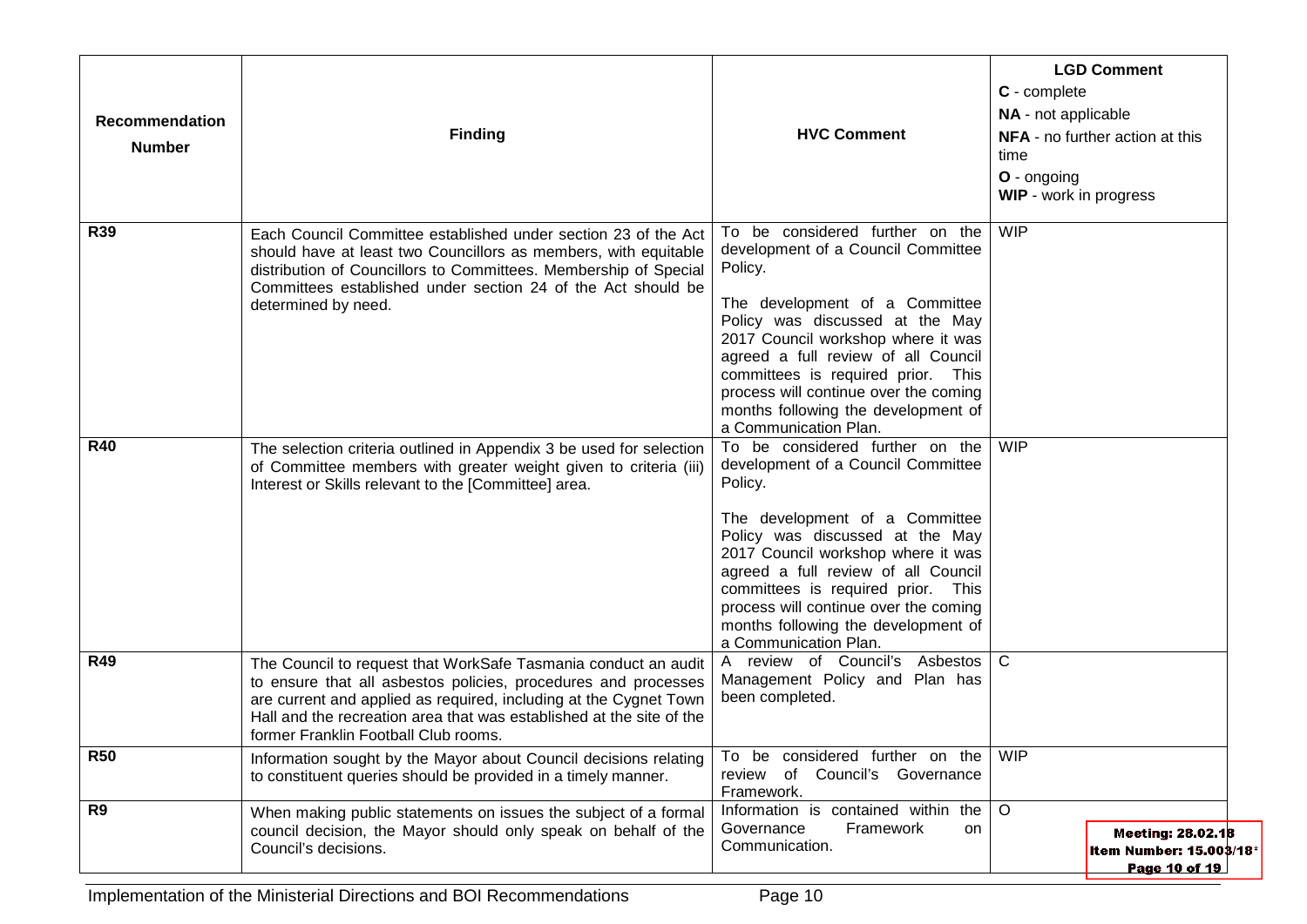| Recommendation<br><b>Number</b> | <b>Finding</b>                                                                                                                                                                                                                                      | <b>HVC Comment</b>                                                                                                                                                                                                                                                            | <b>LGD Comment</b><br>C - complete<br>NA - not applicable<br>NFA - no further action at this<br>time<br>O - ongoing<br>WIP - work in progress |
|---------------------------------|-----------------------------------------------------------------------------------------------------------------------------------------------------------------------------------------------------------------------------------------------------|-------------------------------------------------------------------------------------------------------------------------------------------------------------------------------------------------------------------------------------------------------------------------------|-----------------------------------------------------------------------------------------------------------------------------------------------|
| <b>R12</b>                      | When responding to media or public enquiries about issues the<br>subject of a formal council decision, the Mayor should refer<br>enquirers to the minutes or the audio-recording of the relevant<br>council meeting at which the issue was debated. | To be considered as part of the<br>development of a Communication<br>Plan.                                                                                                                                                                                                    | $\circ$                                                                                                                                       |
| <b>R13</b>                      | Recommendations R9 and R12 should not apply during the<br>period of a council election.                                                                                                                                                             | To be considered as part of the<br>review of Council's Governance<br>Framework.                                                                                                                                                                                               | $\circ$                                                                                                                                       |
| <b>R17</b>                      | The GM should ensure fair and equitable treatment, including the<br>provision of information, to all councillors.                                                                                                                                   | Information is contained within the<br>Governance<br>Framework<br>on<br>Communication.                                                                                                                                                                                        | $\circ$                                                                                                                                       |
| <b>R23</b>                      | Information discussed in voluntary workshops should, where<br>relevant to a Council decision, be disclosed at Council meetings<br>and contained in Council meeting papers, subject to any<br>restrictions contained in the Act.                     | relevant  <br>Where<br>appropriate all<br>information is included in all reports to<br>Council of topics which have been<br>workshopped prior to presentation to<br>Council.<br>A full list of workshop topics is<br>included on each Council meeting<br>agenda.              | C                                                                                                                                             |
| <b>R28</b>                      | The current policy on bullying and harassment be reviewed on a<br>regular basis.                                                                                                                                                                    | The policy was reviewed 10 October<br>2016 and will be regularly reviewed in<br>line with Fair Work Act requirements.<br>All staff are in the process of<br>undertaking Bullying and Harassment<br>training as part of the new online<br>induction training offered to staff. | $\mathsf{C}$                                                                                                                                  |
| <b>R29</b>                      | Senior management should proactively take steps to provide a<br>supportive environment where staff can safely come forward with<br>their complaints.                                                                                                | initiatives<br>Various<br>have<br>been<br>outlined<br>implemented<br>as<br>in.<br>Attachment 1.                                                                                                                                                                               | $\mathsf{C}$                                                                                                                                  |
| <b>R47</b>                      | Ensure that the credit card policy is provided to all Council credit<br>card holders and approval processes are accountable and<br>transparent.                                                                                                     | All relevant policies are provided to all<br>holders<br>and<br>credit<br>card<br>all<br>transactions are checked to ensure                                                                                                                                                    | <b>NFA</b><br>Meeting: 28.02.18<br>Item Number: 15.003/18*<br>Page 11 of 19                                                                   |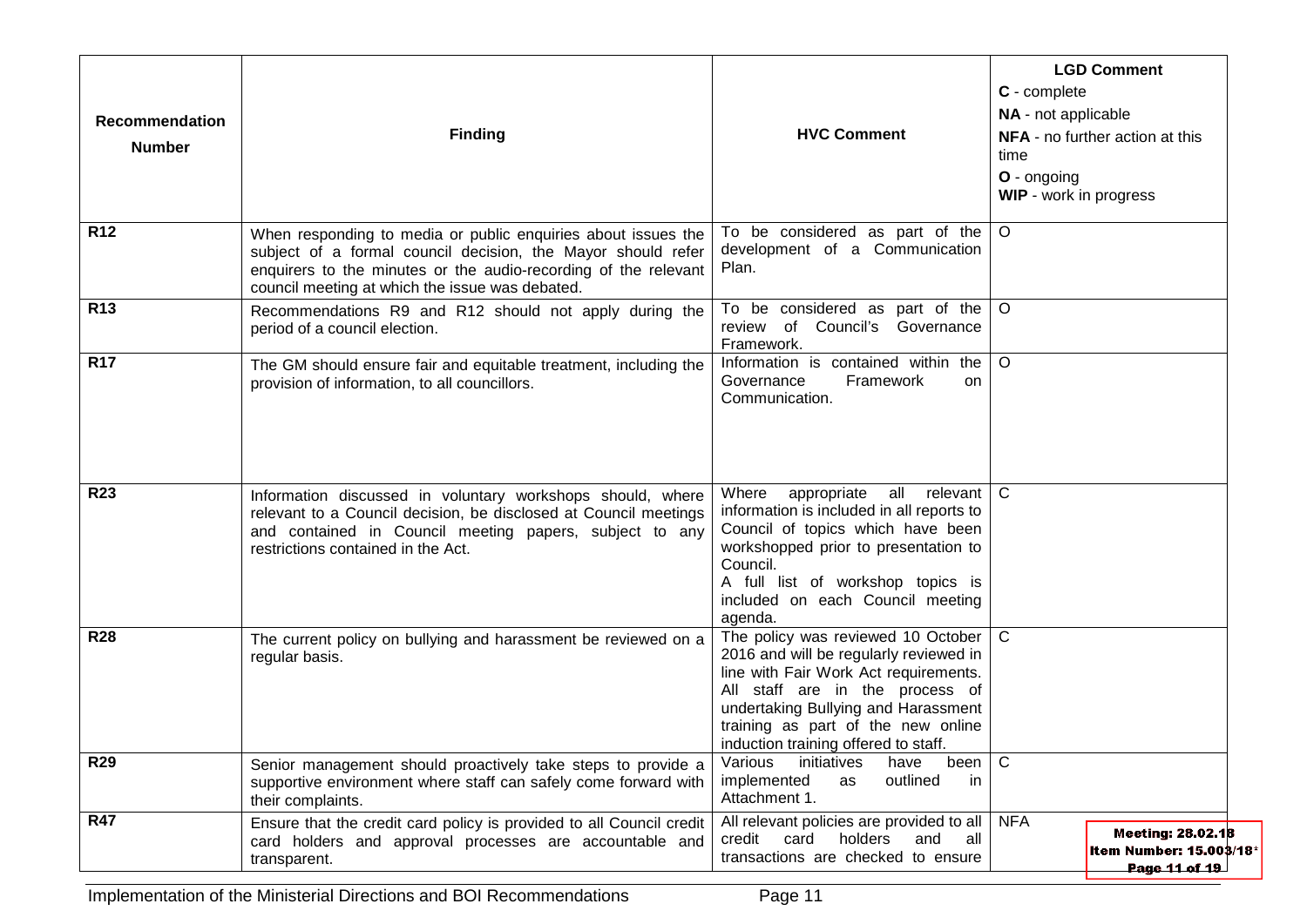| Recommendation<br><b>Number</b> | <b>Finding</b>                                                                                                                                              | <b>HVC Comment</b>                                                                                                                                                                                                                                                                                                                                                                                                                                                                                                                                                                                                                                                                                                           | <b>LGD Comment</b><br>C - complete<br>NA - not applicable<br>NFA - no further action at this<br>time<br>O - ongoing<br>WIP - work in progress |
|---------------------------------|-------------------------------------------------------------------------------------------------------------------------------------------------------------|------------------------------------------------------------------------------------------------------------------------------------------------------------------------------------------------------------------------------------------------------------------------------------------------------------------------------------------------------------------------------------------------------------------------------------------------------------------------------------------------------------------------------------------------------------------------------------------------------------------------------------------------------------------------------------------------------------------------------|-----------------------------------------------------------------------------------------------------------------------------------------------|
|                                 |                                                                                                                                                             | compliance with policies.<br>Executive Credit Card transactions<br>are presented to Council every 2<br>months.<br>The Tasmanian Audit Office is<br>currently undertaking an audit of all<br>Council credit cards. The Council will<br>consider and adopt any required<br>recommendations from the findings.                                                                                                                                                                                                                                                                                                                                                                                                                  |                                                                                                                                               |
| <b>R54</b>                      | The Council continue to engage with the Environment Protection<br>Authority (EPA) in order to resolve the matter of water quality for<br>the Russell River. | The EPN issued by Council has been<br>revoked and since early 2008 the<br>regulation of activities associated with<br>the Hatchery at Lonnavale has been<br>conducted by<br>the<br>Tasmanian<br>Government,<br>currently<br>the<br>Environment Protection Authority<br>(EPA) Division within the Department<br>of Primary Industries, Parks Water<br>and Environment.<br>A meeting took place on 31 May 2017<br>between EPA representatives,<br>Council's General Manager and<br>Officers. At this meeting it was<br>agreed that a number of actions will<br>take place. 1/ The existing EPN will<br>be reviewed and updated.<br>2/ A new catchment study will be<br>undertaken to determine if any<br>changes have occurred | <b>NFA</b>                                                                                                                                    |
|                                 |                                                                                                                                                             | 3/ A new monitoring station will be<br>installed 400metres downstream of<br>the HAC facility<br>4/ A new analysis will be undertaken                                                                                                                                                                                                                                                                                                                                                                                                                                                                                                                                                                                         | Meeting: 28.02.18<br>Item Number: 15.003/18*<br>Page 12 of 19                                                                                 |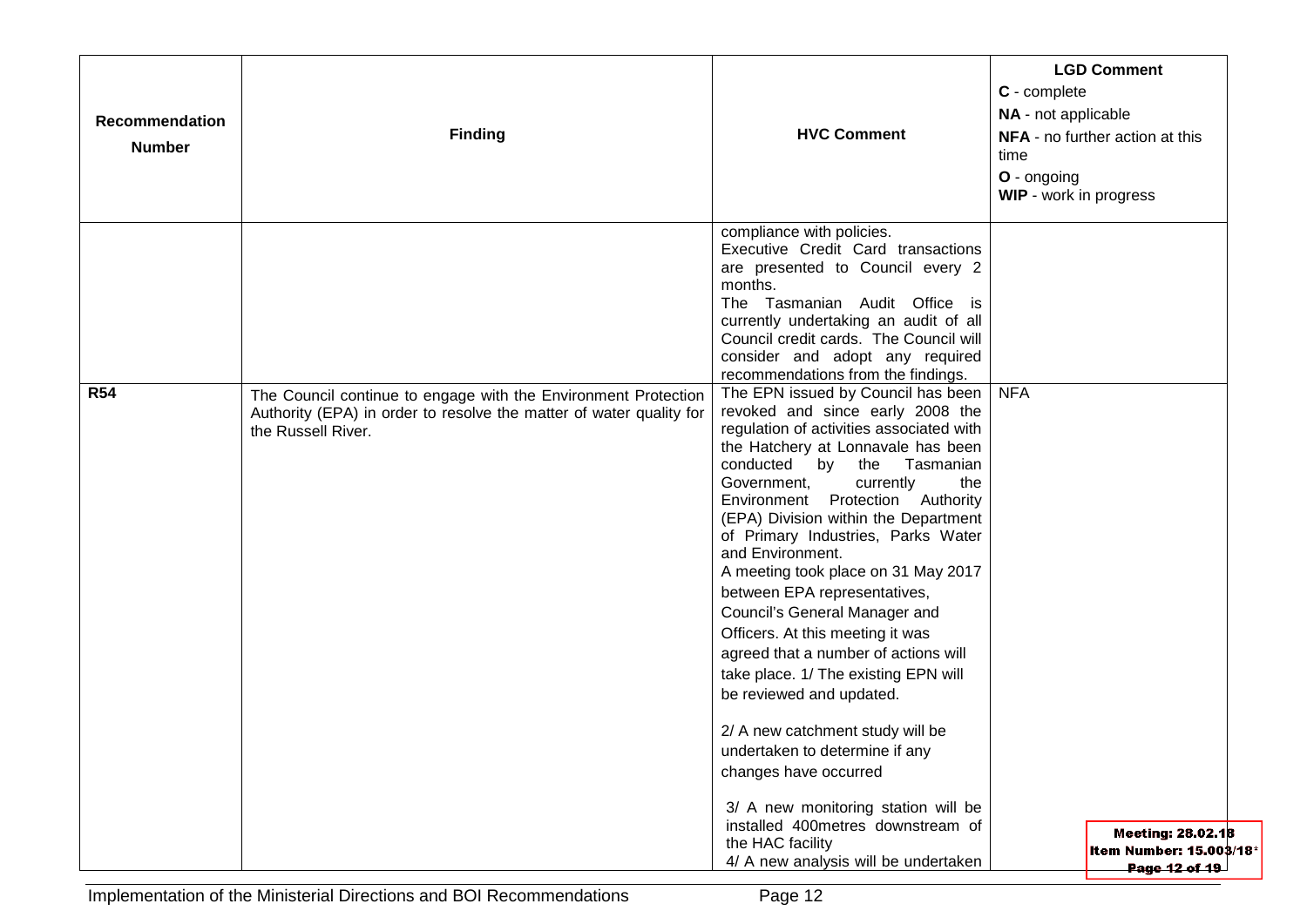| <b>Recommendation</b><br><b>Number</b> | <b>Finding</b>                                                                                                                                                                                                                                                                                                      | <b>HVC Comment</b>                                                                                                                                                                                                                                                                                                                                                         | C - complete<br>NA - not applicable<br>time<br>$O$ - ongoing<br>WIP - work in progress | <b>LGD Comment</b><br>NFA - no further action at this |
|----------------------------------------|---------------------------------------------------------------------------------------------------------------------------------------------------------------------------------------------------------------------------------------------------------------------------------------------------------------------|----------------------------------------------------------------------------------------------------------------------------------------------------------------------------------------------------------------------------------------------------------------------------------------------------------------------------------------------------------------------------|----------------------------------------------------------------------------------------|-------------------------------------------------------|
|                                        |                                                                                                                                                                                                                                                                                                                     | to determine if there has been any<br>changes to species diversity<br>5/ An updated report on the Russell<br>River will be made public on the EPA<br>website once completed.                                                                                                                                                                                               |                                                                                        |                                                       |
| R <sub>8</sub>                         | Should the Mayor and the GM be unable to develop an<br>appropriate Statement of Expectations, the Director of Local<br>Government is to assist the parties to develop the document.                                                                                                                                 | Refer to Ministerial Direction 1(b).                                                                                                                                                                                                                                                                                                                                       | <b>NFA</b>                                                                             |                                                       |
| <b>R21</b>                             | High levels of scrutiny should be used to ascertain whether items<br>listed for closed sessions satisfy the criteria in Regulation 15(2)<br>Closed Meetings of the Local Government (Meeting Procedures)<br>Regulations, with the emphasis on maximising agenda items to<br>be dealt with in open council meetings. | This has been in operation since 10<br>October 2016 with each report<br>presented to Council considered on a<br>case by case basis to ensure<br>compliance with the Regulations.<br>The Local Government Division is<br>currently undertaking an audit of all<br>Council Closed Council Reports and<br>Council<br>will<br>adopt<br>any<br>recommendations from the report. | $\mathsf{C}$                                                                           |                                                       |
| <b>R26</b>                             | Behavioural expectations relating to meeting conduct are included<br>in mandatory training for all Councillors.                                                                                                                                                                                                     | Mandatory<br>is<br>the<br>training<br>Tasmanian<br>responsibility<br>of the<br>Code of<br>Government;<br>however<br>Conduct training is included in the<br>Councillor's Induction Program.                                                                                                                                                                                 | C                                                                                      |                                                       |
| <b>R35</b>                             | Conflict of interest continues to be a significant part of induction<br>and training for all new Councillors in Tasmania. The Board<br>recommends that this training is made mandatory.                                                                                                                             | Mandatory<br>the<br>training<br>is<br>responsibility<br>of the<br>Tasmanian<br>Government; however this training is<br>included in the Councillor Induction<br>Program.                                                                                                                                                                                                    | C                                                                                      |                                                       |
| <b>R53</b>                             | Board recommends that, subject to confidentiality<br>The<br>requirements, once the legal action is resolved, a full account of<br>the detail behind the failed investment in collateralised debt<br>obligations (CDOs) be made public by the Council to inform the<br>community on this issue.                      | No further action required until the<br>ongoing legal action is complete.                                                                                                                                                                                                                                                                                                  | <b>NFA</b>                                                                             | Meeting: 28.02.18                                     |
| <b>R11</b>                             | Council meetings should be audio-recorded and audio-recordings                                                                                                                                                                                                                                                      | Audio recording of Ordinary Council   C                                                                                                                                                                                                                                                                                                                                    |                                                                                        | <b>Item Number: 15.003/18</b><br>Page 13 of 19        |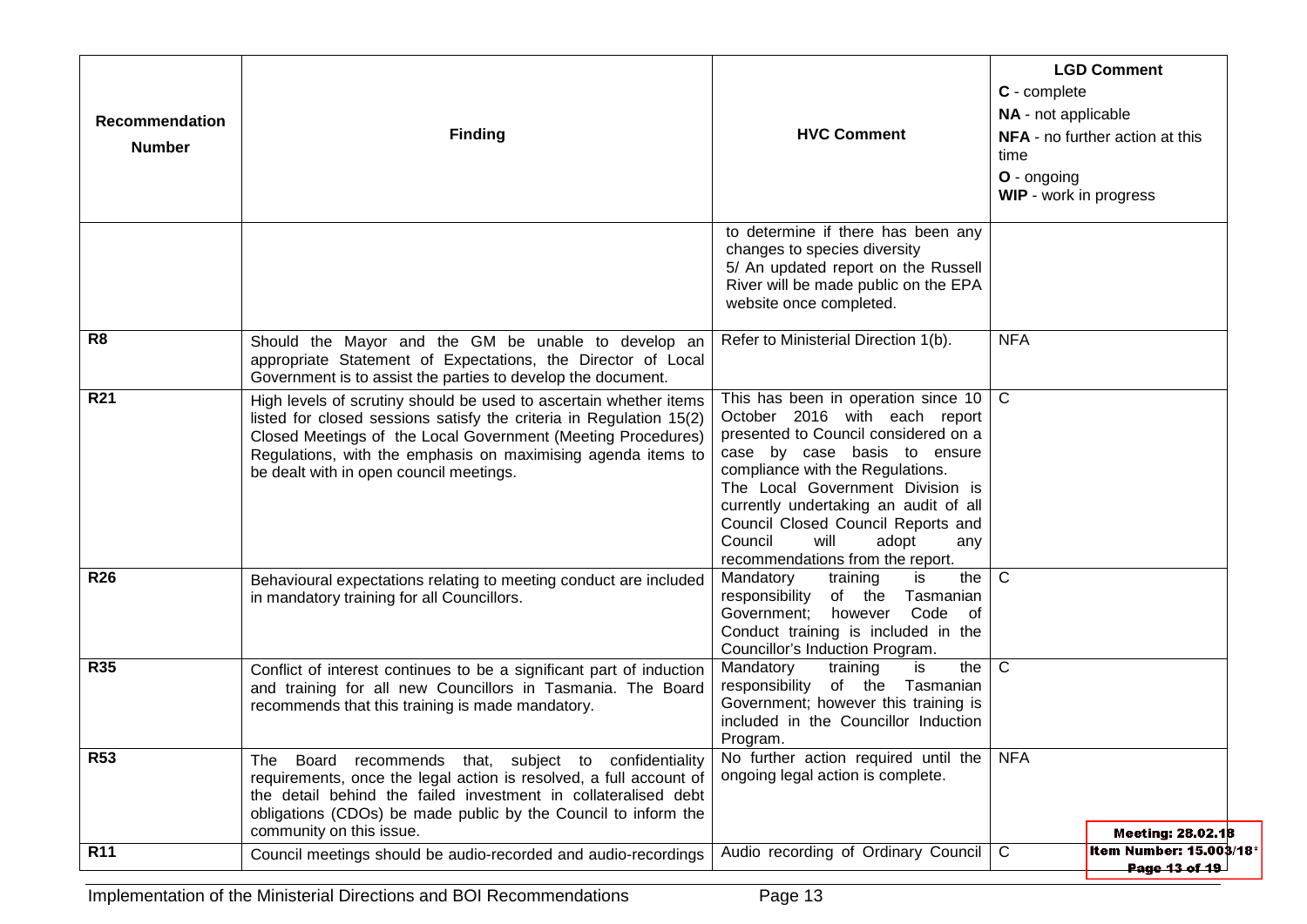| Recommendation<br><b>Number</b> | <b>Finding</b>                                                                                                                                                                                                                                                                | <b>HVC Comment</b>                                                                                                                                                                                                                                               | <b>LGD Comment</b><br>C - complete<br>NA - not applicable<br><b>NFA</b> - no further action at this<br>time<br>O - ongoing<br>WIP - work in progress |
|---------------------------------|-------------------------------------------------------------------------------------------------------------------------------------------------------------------------------------------------------------------------------------------------------------------------------|------------------------------------------------------------------------------------------------------------------------------------------------------------------------------------------------------------------------------------------------------------------|------------------------------------------------------------------------------------------------------------------------------------------------------|
|                                 | made accessible to the public.                                                                                                                                                                                                                                                | 25<br>meetings<br>commenced<br>on<br>November 2015 and have continued<br>since. Audio recordings are available<br>on the Council website for a period of<br>6 months and by request after the<br>online expiry.                                                  |                                                                                                                                                      |
| <b>R24</b>                      | The press and residents wanting to know the reasons for<br>decisions by individual Councillors should be referred to the<br>audio-recordings of Council meetings.                                                                                                             | Enquiries regarding decisions of<br>Council are referred to the audio<br>recordings that are posted on<br>Council's website.                                                                                                                                     | $\mathbf C$                                                                                                                                          |
| <b>R30</b>                      | In all instances, the Council's processes to resolve bullying and<br>harassment complaints should be followed. If a complaint cannot<br>be resolved through this process, the complainant may refer it to<br>WorkSafe Tasmania or other relevant authority for investigation. | The policy was reviewed on 10<br>October 2016. The policy outlines the<br>process that can be taken.<br>The<br>Council has a number of Contact<br>Officers available to assist,<br>with<br>additional Officers identified<br>with<br>recent training undertaken. | $\mathsf{C}$                                                                                                                                         |
| <b>R31</b>                      | The application of the Council's policy on bullying and harassment<br>should be regularly monitored by Councillors in accordance with<br>section 28 of the Act.                                                                                                               | Council adopted at it Special Meeting<br>of 11 August 2016 the introduction of<br>quarterly Human Resources Unit<br>reporting, this continues to be in<br>place with an Annual Statement<br>produced in August each year.                                        | $\mathbf C$                                                                                                                                          |
| <b>R34</b>                      | The Council develop a process for determining, monitoring and<br>reviewing the application of all HR policies at regular intervals to<br>ensure they are followed in every instance.                                                                                          | Human resources report to Council   C<br>on a quarterly basis as resolved by<br>Council 11 August 2016 this includes<br>any policy reviews.                                                                                                                      |                                                                                                                                                      |
| <b>R36</b>                      | Disband the portfolio system and aggregate portfolio areas into<br>Committees established under section 23 and 24 of the Act, as<br>appropriate.                                                                                                                              | Portfolio system discontinued<br>at<br>Council meeting on 11 August 2016<br>and Committees determined.                                                                                                                                                           | $\mathsf{C}$                                                                                                                                         |
| <b>R37</b>                      | Committee chairs to report to the Council on a regular basis to<br>ensure knowledge transfer.                                                                                                                                                                                 | Minutes of all meetings are circulated<br>to all Councillors/Commissioner and<br>published on Council's website.                                                                                                                                                 | $\mathbf C$<br>Meeting: 28.02.18<br>Item Number: 15.003/18*<br>Page 14 of 19                                                                         |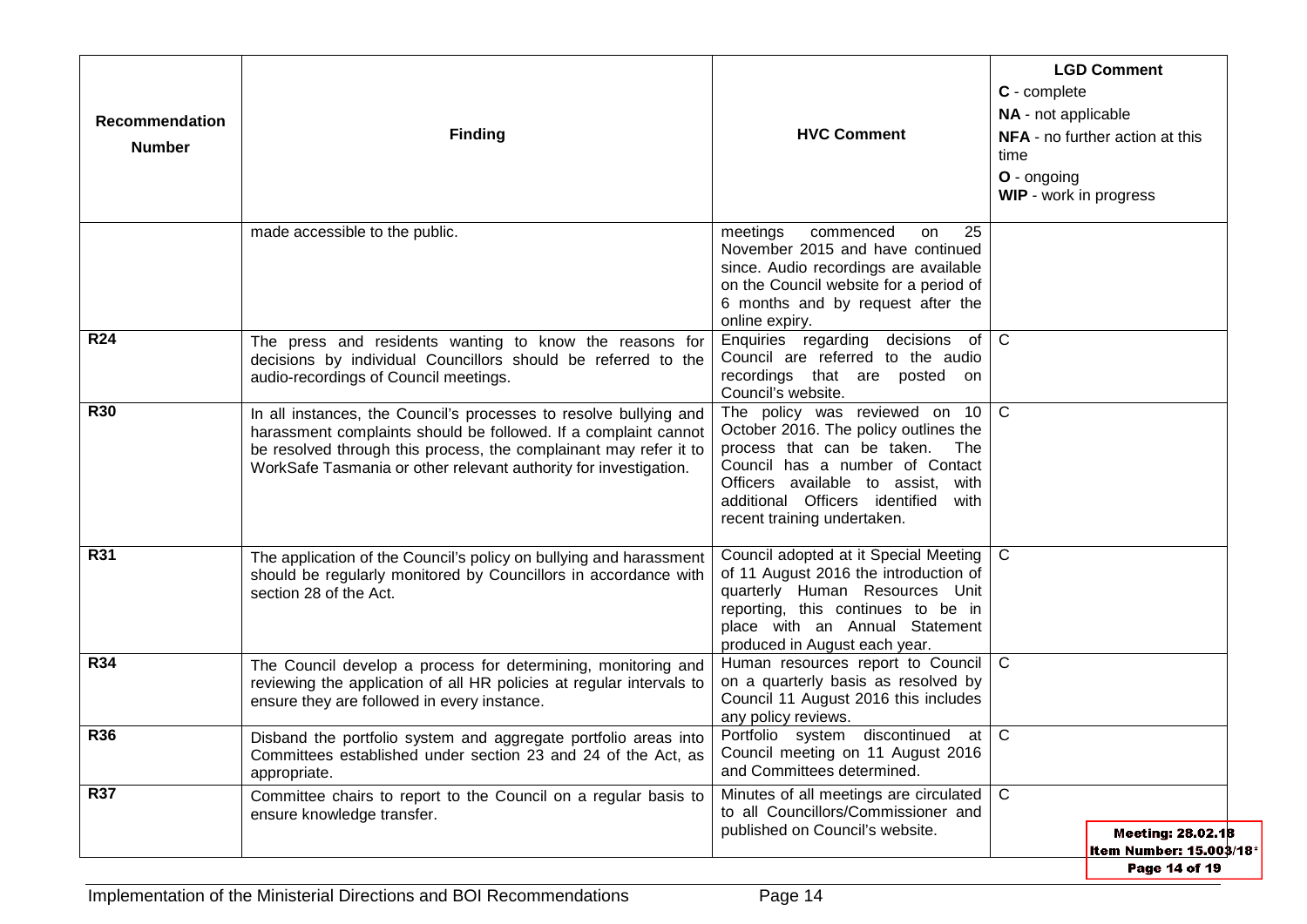| Recommendation<br><b>Number</b> | <b>Finding</b>                                                                                                                                                                                                                                                 | <b>HVC Comment</b>                                                                                                                                                                                                                   | <b>LGD Comment</b><br>C - complete<br>NA - not applicable<br>NFA - no further action at this<br>time<br>O - ongoing<br>WIP - work in progress |
|---------------------------------|----------------------------------------------------------------------------------------------------------------------------------------------------------------------------------------------------------------------------------------------------------------|--------------------------------------------------------------------------------------------------------------------------------------------------------------------------------------------------------------------------------------|-----------------------------------------------------------------------------------------------------------------------------------------------|
| <b>R41</b>                      | The issue of land-use planning is included in councillors' induction<br>training.                                                                                                                                                                              | This training is included in the<br>Councillor Induction Program.                                                                                                                                                                    | $\mathsf{C}$                                                                                                                                  |
| <b>R43</b>                      | In accordance with section 10 of the Local Government (Audit<br>Panels) Order 2014, the Audit Panel determines its own work<br>plan, including processes.                                                                                                      | The Audit Panel independently<br>determines its own work plan in<br>accordance with its Charter.                                                                                                                                     | $\mathbf C$                                                                                                                                   |
| <b>R44</b>                      | The Council's Audit Panel Charter should include a provision to<br>enable councillors to refer matters directly to the Audit Panel.                                                                                                                            | Council resolved to amend the Audit<br>Panel Charter at an Ordinary Council<br>Meeting of 27 July 2016.<br>Amended Audit Panel<br>Charter<br>adopted at the February 2017 Council<br>meeting.                                        | $\mathbf C$                                                                                                                                   |
| <b>R45</b>                      | A specific funding allocation should be identified in the Council's<br>annual budget to ensure the adequate functioning of the Audit<br>Panel.                                                                                                                 | The funding allocation for the Audit $\mid$ C<br>Panel is specifically identified in the<br>budget. This is reviewed on an<br>annual basis.                                                                                          |                                                                                                                                               |
| <b>R46</b>                      | For reasons of transparency and public confidence, and given the<br>high levels of public interest in this matter, the Council should<br>make corporate credit card statements publicly available for the<br>past four financial years as soon as practicable. | Council at a Special Council meeting  <br>of 11 August 2016 resolved and<br>released all credit cards for the four<br>year period - Resolution No.<br>15.029/16*. Credit card transactions<br>are regularly reported to the Council. | $\mathbf C$                                                                                                                                   |
| <b>R51</b>                      | All matters related to the Cygnet Caravan Park should be referred<br>to the Audit Panel for consideration.                                                                                                                                                     | Referral completed and discussed at   C<br>May 2017 Audit Panel meeting. The<br>minutes of this meeting were<br>presented to Council at its May 2017<br>meeting.                                                                     |                                                                                                                                               |
| <b>R52</b>                      | A process be developed whereby matters that can potentially<br>affect public safety and legal liability be afforded a high priority in<br>work allocation of the Council.                                                                                      | Risk assessments are completed on $\vert$ C<br>as needs basis to ensure any risk is<br>minimised. Action is taken where<br>appropriate on issues raised with<br>Council.                                                             |                                                                                                                                               |
| <b>R55</b>                      | The Council produce a regular Issues Progress Report to review<br>unresolved issues and communicate progress to relevant                                                                                                                                       | Council resolved the implementation<br>of the Current Issues Status Report at                                                                                                                                                        | <b>Meeting: 28.02.18</b><br>C.<br>Item Number: 15.003/18*<br>Page 15 of 19                                                                    |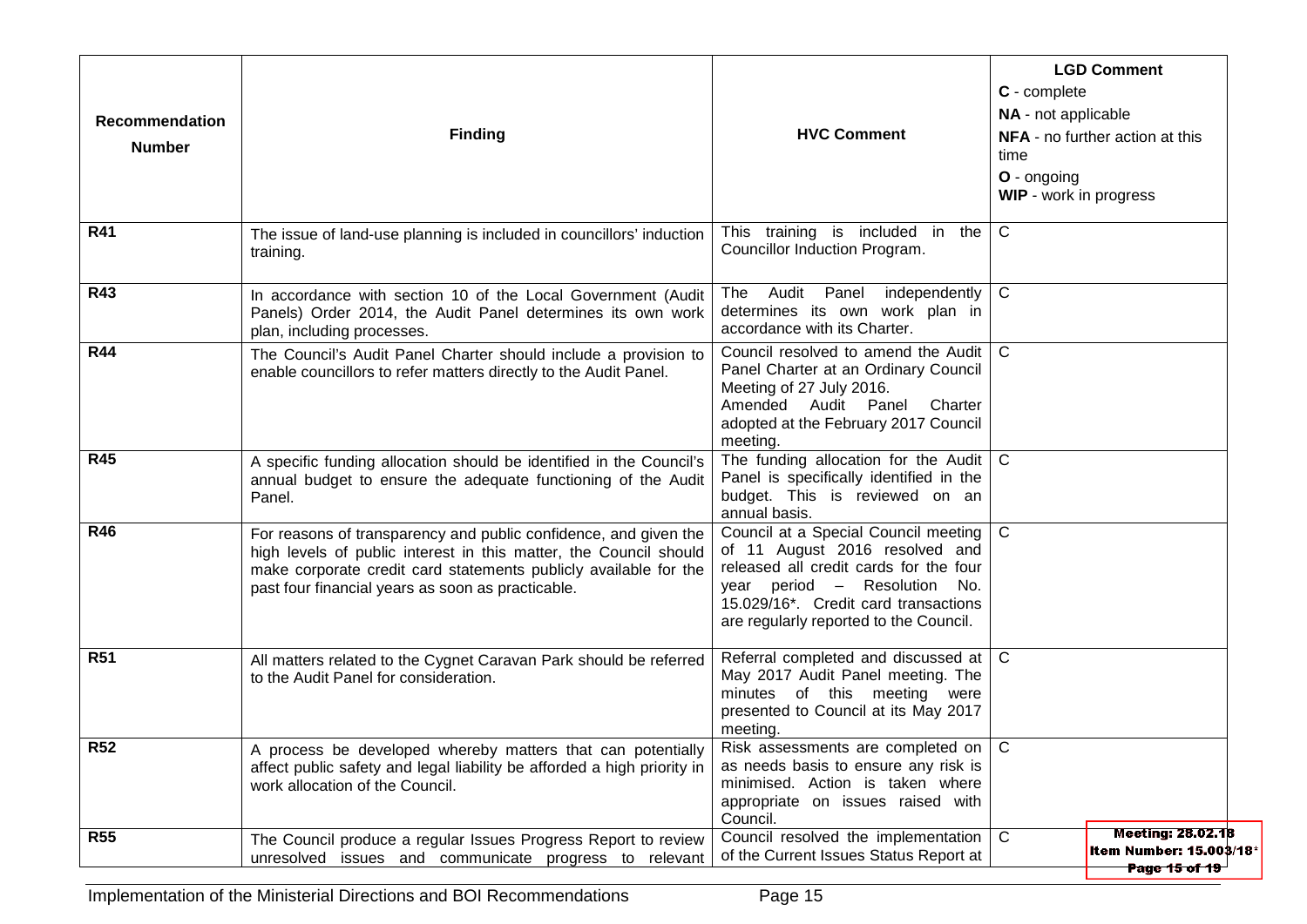| Recommendation<br><b>Number</b> | <b>Finding</b>                                                                                                                                                                                                                                                                                                                                                                                                                                                                                                                                                                                                                                                                                                                                                                                             | <b>HVC Comment</b>                                                                                                                                                                                       | <b>LGD Comment</b><br>C - complete<br>NA - not applicable<br><b>NFA</b> - no further action at this<br>time<br>O - ongoing<br>WIP - work in progress                              |  |
|---------------------------------|------------------------------------------------------------------------------------------------------------------------------------------------------------------------------------------------------------------------------------------------------------------------------------------------------------------------------------------------------------------------------------------------------------------------------------------------------------------------------------------------------------------------------------------------------------------------------------------------------------------------------------------------------------------------------------------------------------------------------------------------------------------------------------------------------------|----------------------------------------------------------------------------------------------------------------------------------------------------------------------------------------------------------|-----------------------------------------------------------------------------------------------------------------------------------------------------------------------------------|--|
|                                 | stakeholders.                                                                                                                                                                                                                                                                                                                                                                                                                                                                                                                                                                                                                                                                                                                                                                                              | a Special Council meeting of 11<br>August 2016 - Resolution No.<br>15.034/16*.<br>This report is updated each month<br>and is included on all agendas<br>commenced at Council meeting 11<br>August 2016. |                                                                                                                                                                                   |  |
| R <sub>1</sub>                  | Pursuant to section 226(1)(b) of the Act, the Minister should<br>recommend that the Governor by order dismiss the councillors<br>and appoint a Commissioner under section 231 of the Act to<br>perform the functions of the Council.                                                                                                                                                                                                                                                                                                                                                                                                                                                                                                                                                                       | Not applicable to Council.                                                                                                                                                                               | <b>NA</b><br>[Note<br>recommendations<br>$\overline{\phantom{m}}$<br>relating to actions for the<br>Minister or the Tasmanian<br>Government are not applicable<br>to the Council] |  |
| R <sub>2</sub>                  | A new election is not called for a minimum period of 12 months.                                                                                                                                                                                                                                                                                                                                                                                                                                                                                                                                                                                                                                                                                                                                            | Not applicable to Council.                                                                                                                                                                               | <b>NA</b>                                                                                                                                                                         |  |
| R <sub>3</sub>                  | The question of whether the Minister should have the power to<br>dismiss a Council's General Manager should be referred to the<br>review of the Local Government Act 1993.                                                                                                                                                                                                                                                                                                                                                                                                                                                                                                                                                                                                                                 | Not applicable to Council.                                                                                                                                                                               | <b>NA</b>                                                                                                                                                                         |  |
| R4                              | Pursuant to section 225(2) of the Act, the Minister should direct<br>the Council to:<br>(a) arrange mediation and formal conflict resolution with regard to<br>the key relationships between the Council, Mayor and General<br>Manager (GM);<br>(b) publicly commit to support and participate in these processes<br>in good faith;<br>(c) develop a Statement Of Expectations to govern the<br>relationship between the GM and Mayor, under the direction of<br>the Director of Local Government;<br>(d) request that the Director of Local Government develop a set of<br>indicators against which to assess whether key council<br>relationships are functional;<br>(e) take such steps as are necessary to ensure that the Council<br>meets the indicators developed under R4(d) within six months, as | Not applicable to Council.                                                                                                                                                                               | <b>NA</b><br><b>Meeting: 28.02.18</b>                                                                                                                                             |  |
|                                 | assessed under R4(f); and<br>(f) arrange for its performance against the indicators to be                                                                                                                                                                                                                                                                                                                                                                                                                                                                                                                                                                                                                                                                                                                  |                                                                                                                                                                                                          | Item Number: 15.003/18*<br>Page 16 of 19                                                                                                                                          |  |

Implementation of the Ministerial Directions and BOI Recommendations Page 16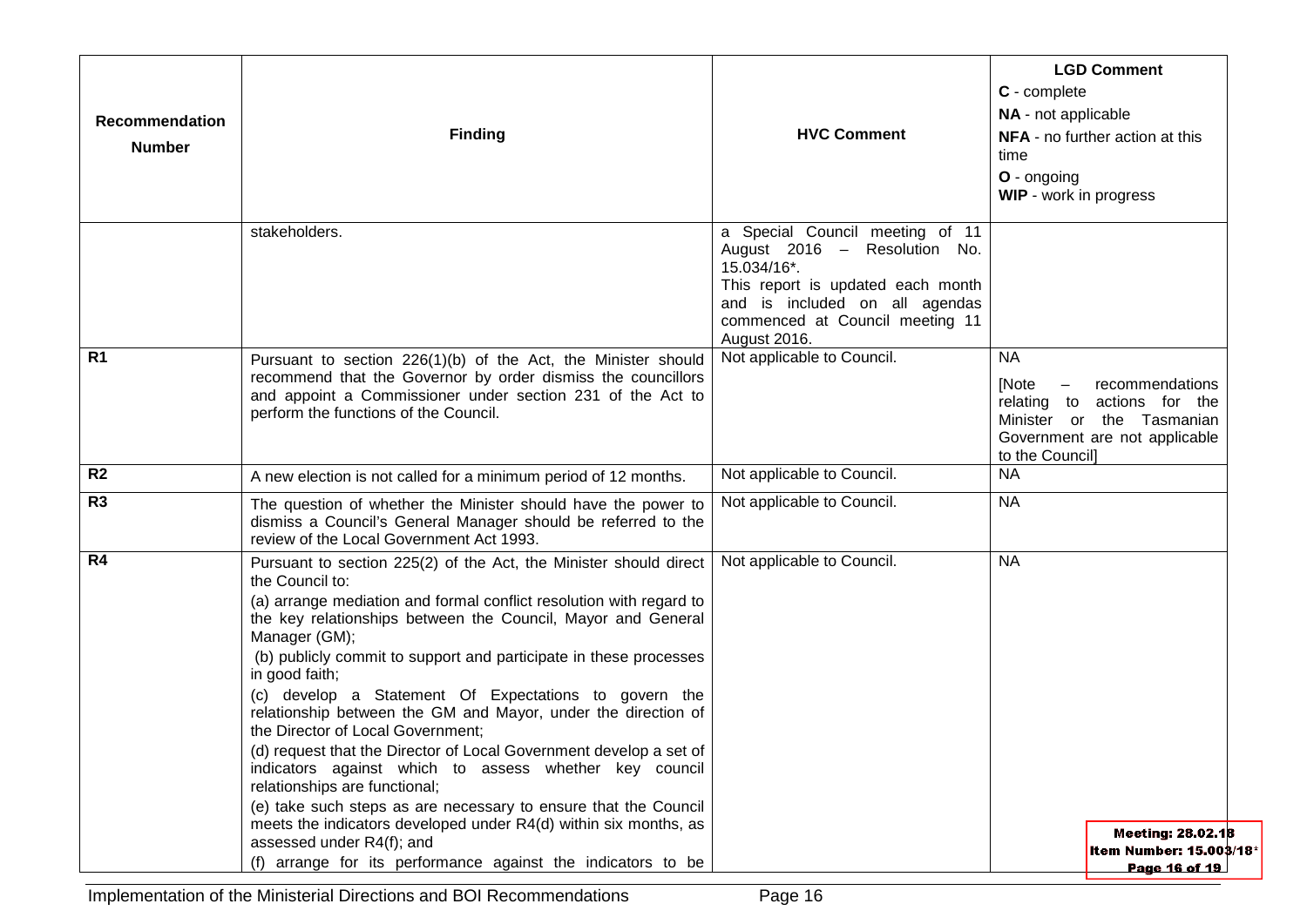| Recommendation<br><b>Number</b> | <b>Finding</b>                                                                                                                                                                                                                                                                                                                                                                                                                                                   | <b>HVC Comment</b>                                                                                                                                                                          | <b>LGD Comment</b><br>C - complete<br>NA - not applicable<br>NFA - no further action at this<br>time<br>O - ongoing<br>WIP - work in progress |
|---------------------------------|------------------------------------------------------------------------------------------------------------------------------------------------------------------------------------------------------------------------------------------------------------------------------------------------------------------------------------------------------------------------------------------------------------------------------------------------------------------|---------------------------------------------------------------------------------------------------------------------------------------------------------------------------------------------|-----------------------------------------------------------------------------------------------------------------------------------------------|
|                                 | reviewed and assessed by the Director of Local Government and<br>reported to the Minister every three months, for the life of the<br>current Council.                                                                                                                                                                                                                                                                                                            |                                                                                                                                                                                             |                                                                                                                                               |
| R <sub>5</sub>                  | If the Council fails to comply with any of recommendations R4(a)-<br>(c) within six months, or fails to meet key indicators referred to in<br>$R4(d)$ -(f), then, pursuant to section 226(2) of the Act, the Minister<br>should recommend that the Governor by order dismiss the<br>councillors and appoint a Commissioner under section 231 of the<br>Act to perform the functions of the Council until the next<br>scheduled council elections (October 2018). | Not applicable to Council.                                                                                                                                                                  | <b>NA</b>                                                                                                                                     |
| <b>R10</b>                      | When the Mayor's view differs from a council decision, his view<br>should be put on record in the Council's meeting minutes.                                                                                                                                                                                                                                                                                                                                     | Not applicable as of 10 October 2016.                                                                                                                                                       | <b>NA</b>                                                                                                                                     |
| <b>R14</b>                      | The broader application of a Mayor speaking only on behalf of<br>Council, and the use of audio-recordings for Council meetings,<br>should be referred to the review of the Act.                                                                                                                                                                                                                                                                                  | Not applicable to Council.                                                                                                                                                                  | <b>NA</b>                                                                                                                                     |
| <b>R15</b>                      | Consideration of additional legislative powers for Mayors of<br>Tasmanian Councils should be referred to the review of the Act.                                                                                                                                                                                                                                                                                                                                  | Not applicable to Council.                                                                                                                                                                  | <b>NA</b>                                                                                                                                     |
| <b>R19</b>                      | Following the commencement of the new statewide Local<br>Government Code of Conduct, the Director of Local Government<br>prioritises the delivery of training to the Huon Valley Council as<br>soon as practicable.                                                                                                                                                                                                                                              | The Local Government Division<br>provided Code of Conduct training to<br>the Council on 22 August 2016.<br>The Councillor Induction Program<br>includes training on the Code of<br>Conduct. | <b>NA</b>                                                                                                                                     |
| <b>R22</b>                      | Regulations 15(2) and 15(8) of the Local Government (Meeting<br>Procedures) Regulations be referred to the review of the Act to<br>ensure that Councils maximise both the use of open council to<br>consider agenda items and the public release of information<br>considered in closed Council meetings.                                                                                                                                                        | Not applicable to Council.                                                                                                                                                                  | <b>NA</b>                                                                                                                                     |
| R <sub>25</sub>                 | For broader application, these transparency and accountability<br>issues should be considered in the review of the Act.                                                                                                                                                                                                                                                                                                                                          | Not applicable to Council.                                                                                                                                                                  | <b>NA</b>                                                                                                                                     |
| <b>R42</b>                      | Tourism-related concerns raised through the Inquiry's submission<br>process should be referred to the Joint Huon/Kingborough<br>Tourism Steering Committee or other body, as appropriate.                                                                                                                                                                                                                                                                        | Huon Valley Council has no further<br>role in the Huon Trail. The Steering<br>Committee has also been disbanded<br>Council<br>contributes<br>and<br>to                                      | <b>NA</b><br><b>Meeting: 28.02.18</b><br>Item Number: 15.003/18*<br>Page 17 of 19                                                             |

Implementation of the Ministerial Directions and BOI Recommendations Page 17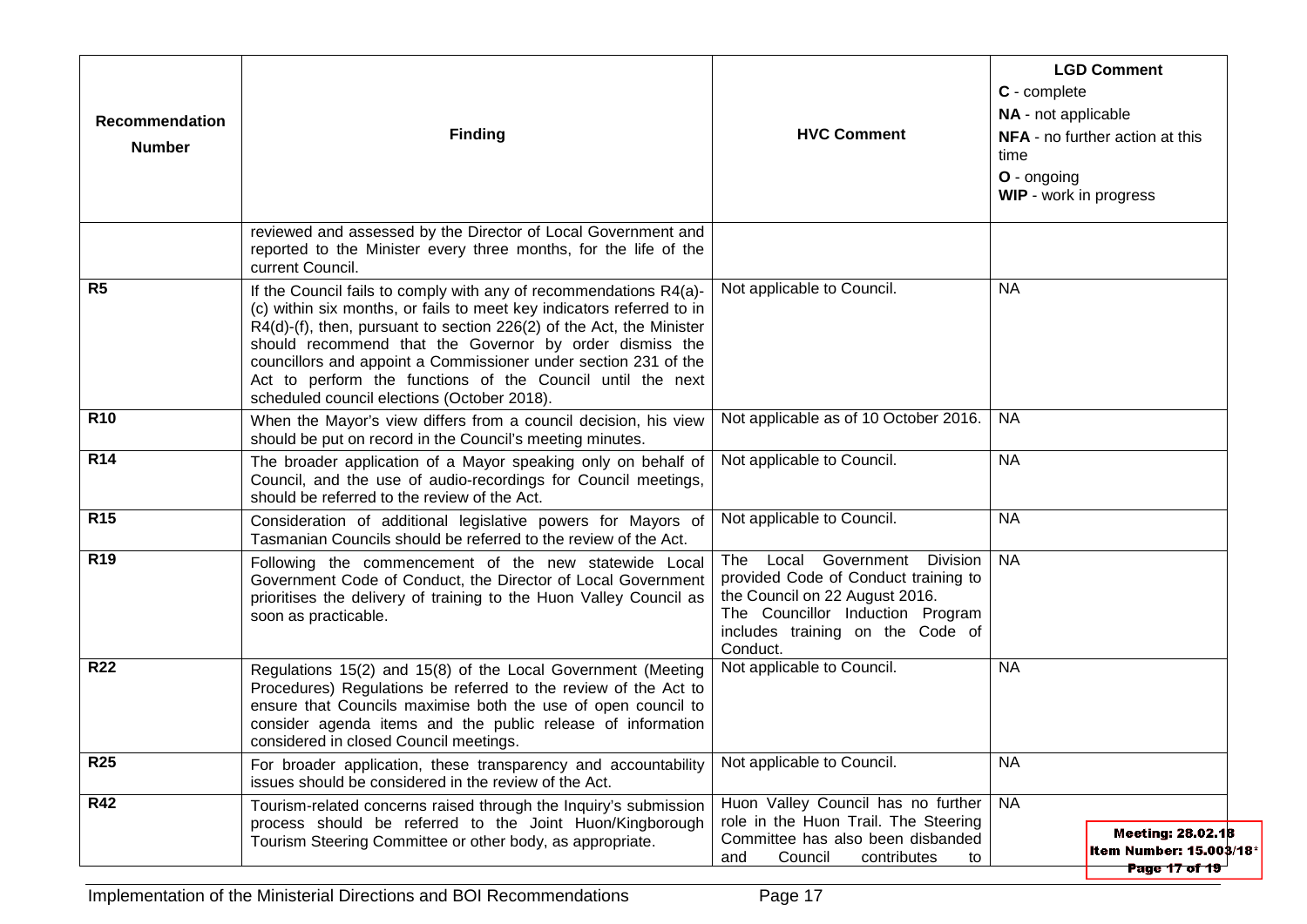| <b>Recommendation</b><br><b>Number</b> | <b>Finding</b>                                                                                                                                                                                                              | <b>HVC Comment</b>                                                     | <b>LGD Comment</b><br>$C$ - complete<br>NA - not applicable<br><b>NFA</b> - no further action at this<br>time<br><b>O</b> - ongoing<br><b>WIP</b> - work in progress |
|----------------------------------------|-----------------------------------------------------------------------------------------------------------------------------------------------------------------------------------------------------------------------------|------------------------------------------------------------------------|----------------------------------------------------------------------------------------------------------------------------------------------------------------------|
|                                        |                                                                                                                                                                                                                             | promotional activities undertaken by<br>Destination Southern Tasmania. |                                                                                                                                                                      |
| <b>R48</b>                             | The Director of Local Government investigate whether there was<br>a failure to declare a conflict of interest by the Mayor and<br>Councillor Wilson under section 48 of the Act; and the GM under<br>section 55 of the Act. | Not applicable to Council.                                             | <b>NA</b>                                                                                                                                                            |